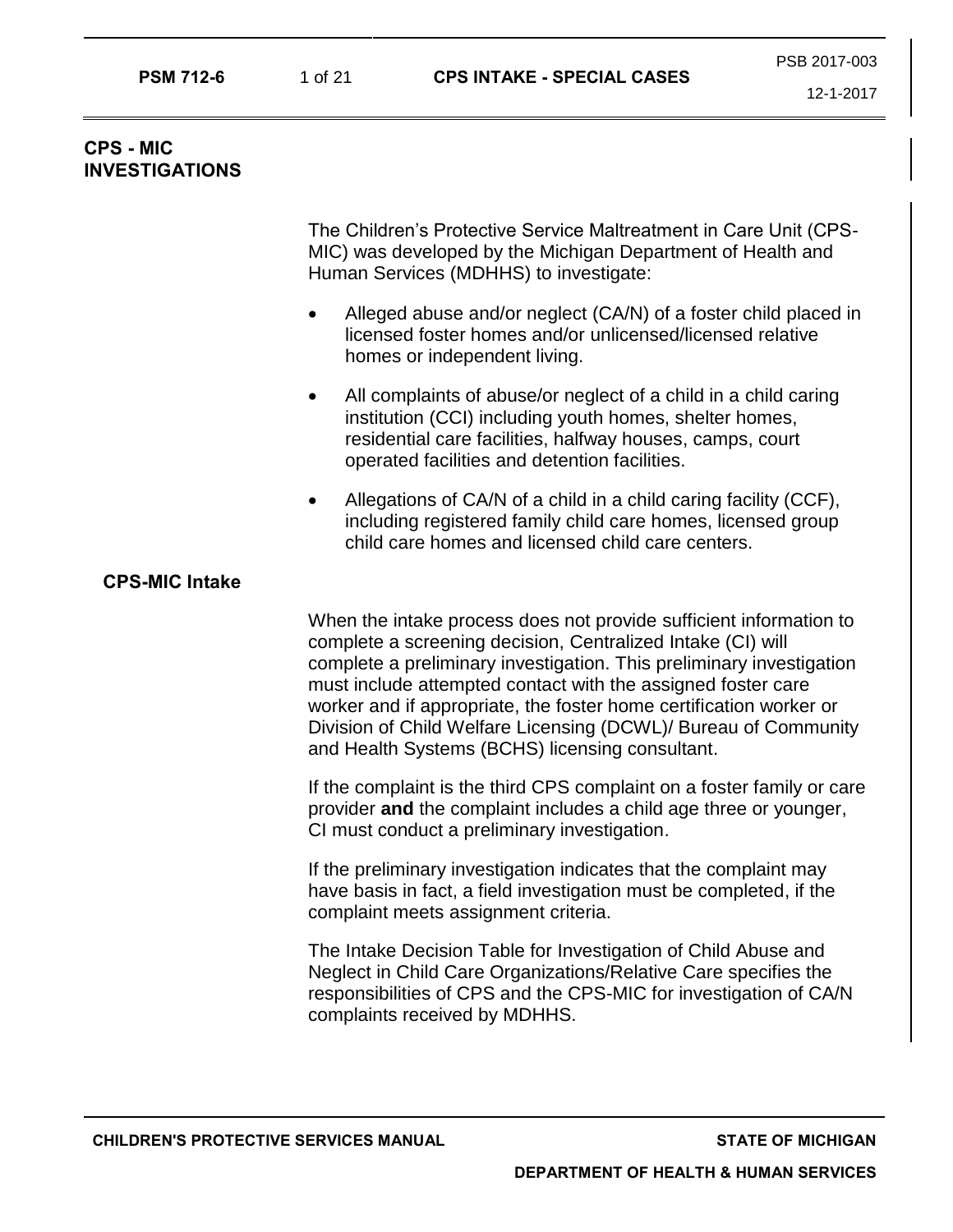| <b>INTAKE DECISION TABLE FOR CPS AND CPS-MIC INVESTIGATIONS</b>                                                                                                                   |                                                   |                |  |
|-----------------------------------------------------------------------------------------------------------------------------------------------------------------------------------|---------------------------------------------------|----------------|--|
| <b>Facility/Placement Type</b>                                                                                                                                                    | <b>Responsible</b><br>Unit -<br><b>Department</b> |                |  |
| Child caring institution (detention centers; youth homes; shelter<br>homes; residential care facilities, both long- and short-term; halfway<br>homes; court operated facilities). | <b>CPS</b>                                        | <b>CPS-MIC</b> |  |
| Allegations against an employee of a CCI for CA/N of a child residing in a<br>Child Caring Institution (CCI).                                                                     |                                                   | X              |  |
| Allegations against a parent for CA/N (for example, during a weekend visit)<br>while the alleged child victim is placed in the CCI.                                               |                                                   | X              |  |
| Allegations against an employee of a CCI for CA/N made after the child has<br>been returned to a parent's care.                                                                   |                                                   | X              |  |
| Allegations against a licensed/registered provider or an employee of a child<br>care organization of abuse/neglect of their own children.                                         | X                                                 |                |  |
| Child foster care-family, unlicensed and relative foster care providers,<br>court operated facilities, and group homes (MDHHS, court, private<br>agency, mental health, etc.).    | <b>CPS</b>                                        | <b>CPS-MIC</b> |  |
| Allegations against a licensed or unlicensed foster parent for CA/N while the<br>alleged child victim resides in the foster home.                                                 |                                                   | X              |  |
| Allegations against a licensed or unlicensed foster parent for CA/N when<br>both biological children and foster children reside in the home.                                      |                                                   | X              |  |
| Allegations against a parent for CA/N (for example, during a weekend visit)<br>while the alleged child victim is placed in foster care.                                           |                                                   | X              |  |
| Allegations against a licensed or unlicensed foster parent for CA/N after the<br>alleged child victim has been returned to a parent's care.                                       |                                                   | X              |  |
| Allegations against a licensed or unlicensed foster parent for CA/N of<br>biological children when foster children do not reside in the home.                                     | X                                                 |                |  |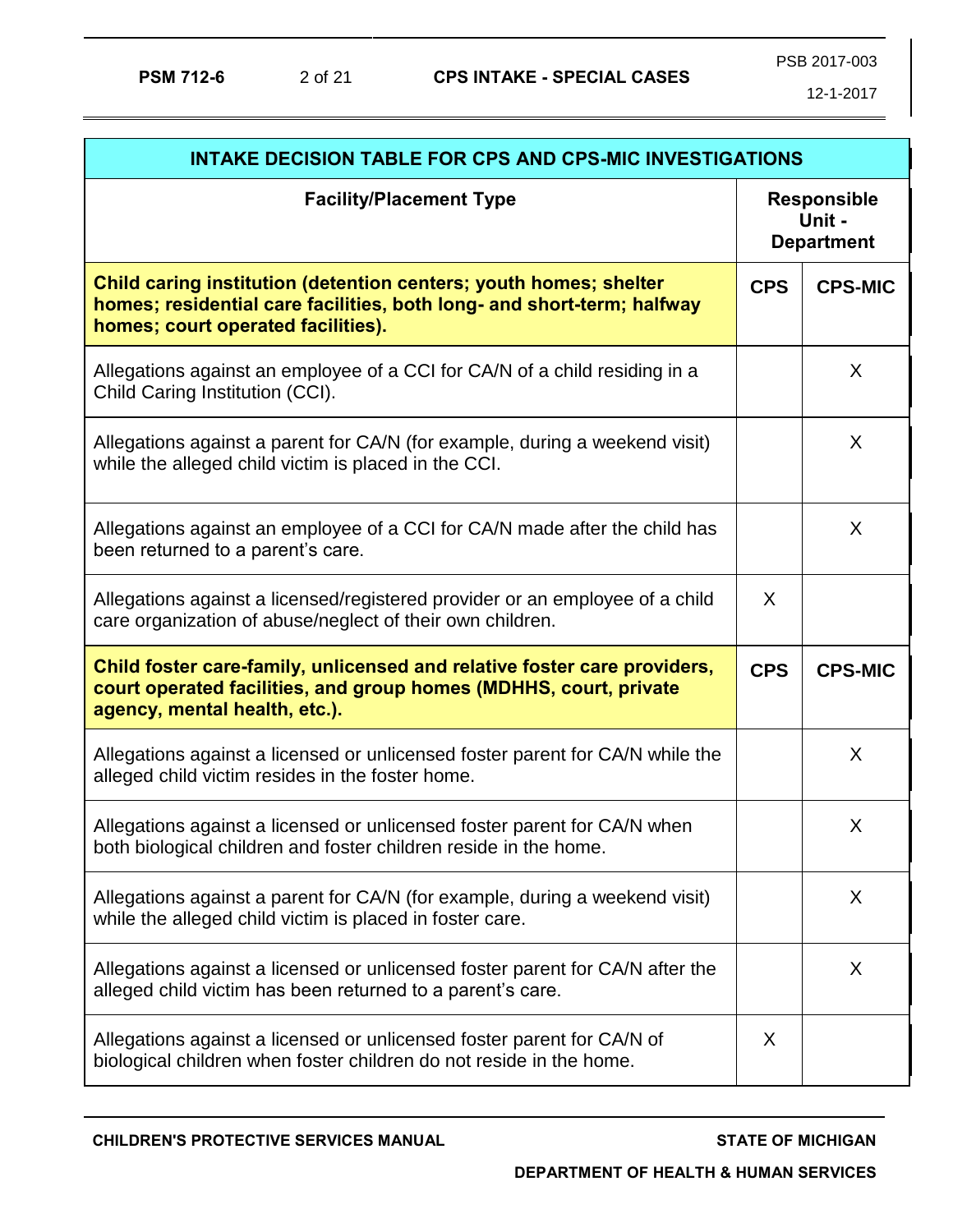| Allegations against a parent for CA/N of an alleged child victim prior to going<br>into out-of- home care (but currently in out-of-home placement). | X          |                |
|-----------------------------------------------------------------------------------------------------------------------------------------------------|------------|----------------|
| Parents caring for children under court jurisdiction (in-home CPS and<br>under MDHHS supervision following return home from foster care).           | <b>CPS</b> | <b>CPS-MIC</b> |
| Allegations against parents for CA/N of children currently in their care.                                                                           | X          |                |
| Allegations against parents for CA/N of a child in the parent's care (not<br>under the court's jurisdiction).                                       | X          |                |
| <b>Child Care Facilities- CCF (complaints involving children, regardless of</b><br>court jurisdiction, while in a licensed foster home).            | <b>CPS</b> | <b>CPS-MIC</b> |
| Licensed registered facilities (registered family child care homes, licensed<br>group child care homes, and licensed child care centers).           |            | X              |
| Allegations against a biological parent who is licensed to operate a child<br>care facility of CA/N only against their own children.                | X          |                |
| Unlicensed facilities (should be referred to The Department of Licensing and<br>Regulatory Affairs and/or law enforcement).                         | n/a        | n/a            |
| <b>Camps-Iicensed facility</b>                                                                                                                      |            | X              |
| Allegations against a bio parent who is licensed to operate a camp facility of<br>CA/N only against their own children.                             | X          |                |
| Unlicensed facilities (refer to the Department of Licensing and Regulatory<br>Affairs and/or law enforcement).                                      | n/a        | n/a            |
|                                                                                                                                                     |            |                |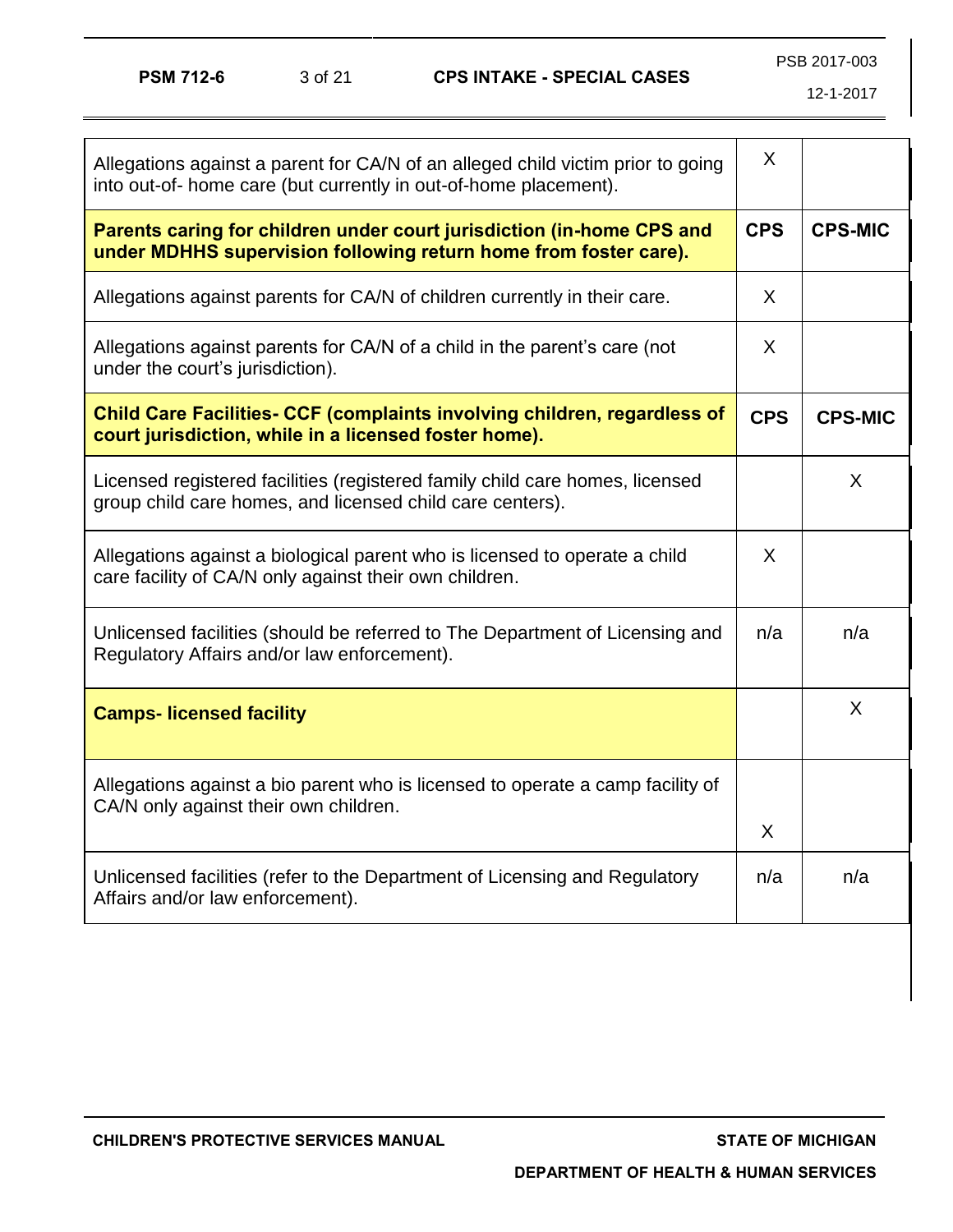| <b>PSM 712-6</b>                                                            | 4 of 21 | <b>CPS INTAKE - SPECIAL CASES</b>                                                                                                                                                                                                                               | PSB 2017-003<br>12-1-2017 |
|-----------------------------------------------------------------------------|---------|-----------------------------------------------------------------------------------------------------------------------------------------------------------------------------------------------------------------------------------------------------------------|---------------------------|
| <b>Multiple Families</b>                                                    |         |                                                                                                                                                                                                                                                                 |                           |
| in Same<br><b>Household</b>                                                 |         |                                                                                                                                                                                                                                                                 |                           |
|                                                                             |         | When CI receives allegations meeting assignment criteria on<br>multiple families residing in the same household, and one of the<br>families meets criteria for assignment to CPS-MIC, CI will assign all<br>of the complaints within that household to CPS-MIC. |                           |
| County<br><b>Assignment</b>                                                 |         |                                                                                                                                                                                                                                                                 |                           |
|                                                                             |         | CPS-MIC investigations are assigned to the county where the CA/N<br>occurred regardless of the victims' current residence.                                                                                                                                      |                           |
|                                                                             |         | <b>Note:</b> CI may assign complaints received after-hours to the county<br>where the child victim is located to ensure contact is made.                                                                                                                        |                           |
| <b>Foster Child</b>                                                         |         |                                                                                                                                                                                                                                                                 |                           |
|                                                                             | child.  | Refer to <b>FOM 722-13A, Centralized Intake Responsibilities</b> , for<br>guidance regarding complaints of abuse or neglect on a foster                                                                                                                         |                           |
| <b>ADMINISTRATIVE</b><br><b>RULE VIOLATIONS</b>                             |         |                                                                                                                                                                                                                                                                 |                           |
| <b>Division of Child</b><br><b>Welfare Licensing</b><br>(DCWL)              |         |                                                                                                                                                                                                                                                                 |                           |
|                                                                             |         | The Division of Child Welfare Licensing (DCWL) is responsible for<br>investigating administrative rule violations occurring in the following<br>regulated child care organizations:                                                                             |                           |
|                                                                             |         | Child caring institutions (CCI).<br>Court operated facilities (COF).<br>Child placing agencies (CPA).                                                                                                                                                           |                           |
| <b>Bureau of</b><br><b>Community and</b><br><b>Health Systems</b><br>(BCHS) |         |                                                                                                                                                                                                                                                                 |                           |
|                                                                             |         | The Department of Licensing and Regulatory Affairs, Bureau of<br>Community and Health Systems (BCHS) is responsible for                                                                                                                                         |                           |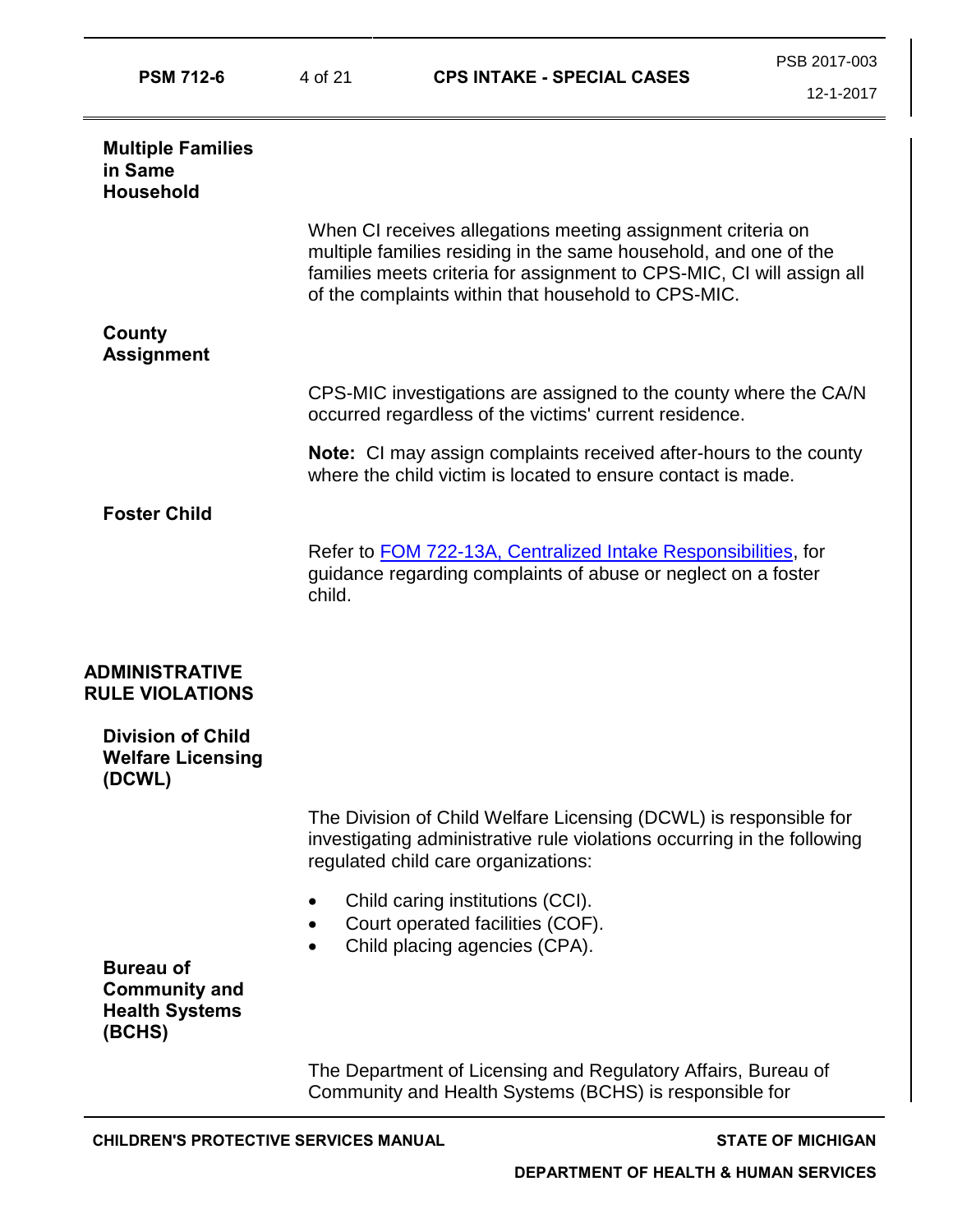| <b>CPS INTAKE - SPECIAL CASES</b><br><b>PSM 712-6</b><br>5 of 21 |
|------------------------------------------------------------------|
|------------------------------------------------------------------|

PSB 2017-003

12-1-2017

investigating administrative rule violations occurring in the following regulated child care organizations:

- Child (day) care centers.
- Family and group child (day) care homes.
- Camps.

When CI receives complaints solely related to administrative rules involving any of the above, they must transfer these complaints and refer them to the appropriate agency (DCWL or BCHS) within 24 hours of receipt of the complaint. Preliminary Investigations may not be required by CI in order to transfer these complaints.

**Note:** DCWL and/or BCHS staff are required to file a new complaint of CA/N with (CI) whenever there is a suspicion of CA/N by a person responsible for the child's care.

# **Notification to CPS-MIC and DCWL/BCHS**

When the CPS-MIC complaint involves a child victim placed in foster care, and the complaint is not assigned for investigation or is transferred to licensing, Centralized Intake (CI) will e-mail a notification of the complaint and decision to the director of the county where the child is a ward. If the CPS-MIC complaint is assigned, the CPS-MIC investigator will make that e-mail notification to the director of the county where the child is a ward. [See FOM 722-13A, Centralized Intake Responsibilities.](https://dhhs.michigan.gov/OLMWEB/EX/FO/Public/FOM/722-13A.pdf#pagemode=bookmarks) 

Any complaint not assigned for investigation involving a child care institution or child placing agency, including a licensed foster home, will be referred to (DCWL) no later than 24-hours after the complaint is received. Contact the DCWL complaint line at (844) 313-3447. Complaints can be faxed to (517) 373-8570 or emailed to [MDHHS-DCWLcomplaints@michigan.gov.](mailto:MDHHS-DCWLcomplaints@michigan.gov) 

Any complaint not assigned for investigation involving a child care facility/home, camp or adult foster care will be referred to (BCHS) as soon as possible, but no later than 24 hours after the complaint is received. Contact the BCHS complaint line at (866) 856-0126. Complaints can be faxed to (517) 284-9739 or submitted online at [http://www.michigan.gov/lara/0,4601,7-154-](http://www.michigan.gov/lara/0,4601,7-154-63294_27723_27777_72411---,00.html) [63294\\_27723\\_27777\\_72411---,00.html.](http://www.michigan.gov/lara/0,4601,7-154-63294_27723_27777_72411---,00.html) CPS-MIC will be

responsible for notifying DCWL/BCHS within 24 hours of assignment.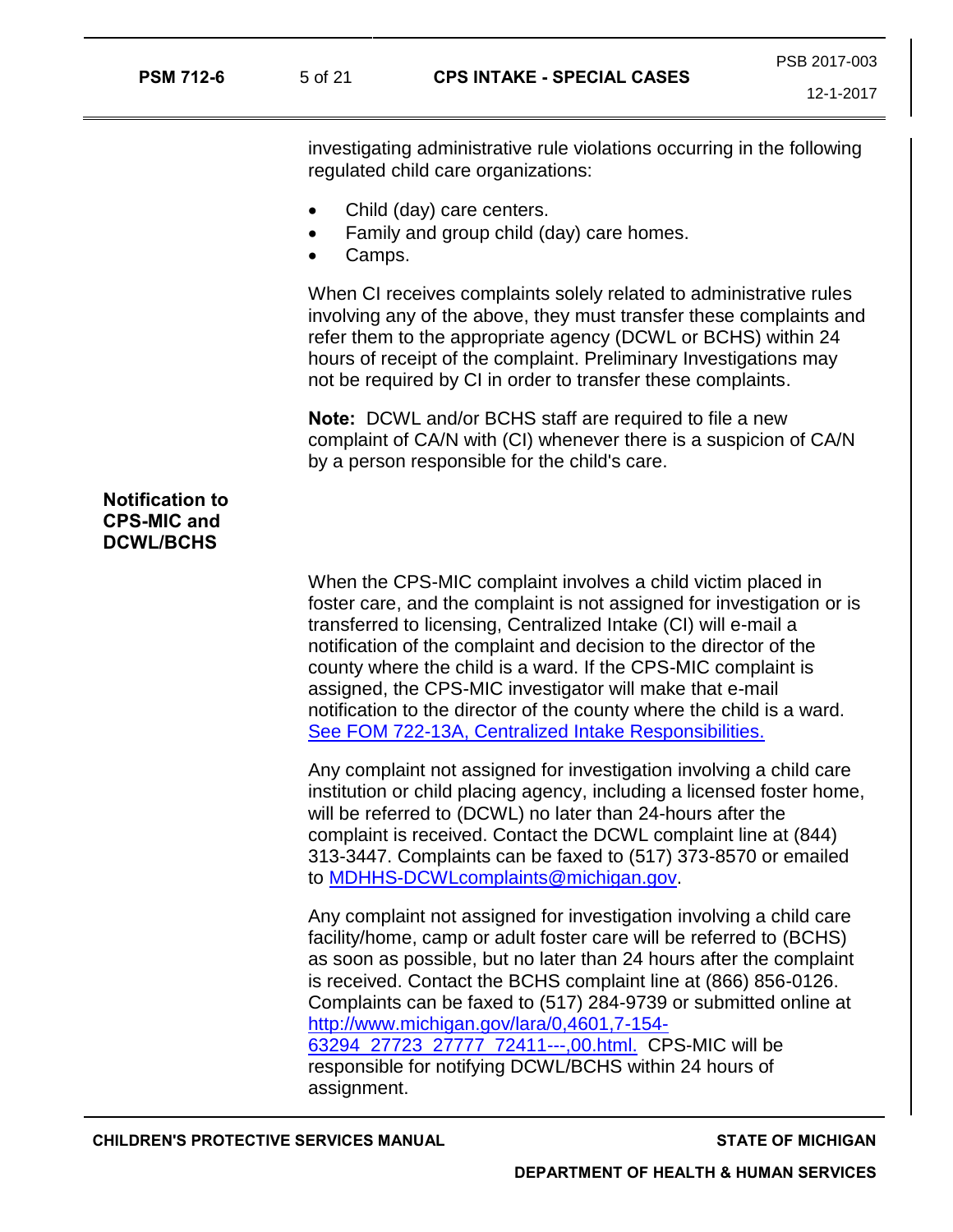When CA/N is alleged to have occurred in an unlicensed/unregistered child care facility, CI will refer to BCHS and also send a Law Enforcement Notification (LEN) to the law enforcement agency and prosecuting attorney's office in the jurisdiction where the alleged CA/N occurred.

CI will refer to BCHS and send a law enforcement notification (LEN) to both the law enforcement agency and prosecuting attorney's office covering the jurisdiction where the alleged CA/N occurred; if the CA/N has occurred in unlicensed child care programs not required to be licensed, such as:

- Programs with parents and children residing together on-site.
- Indian tribal programs.
- Enrolled providers.
	- Day care aide (through the Child Development and Care program).
	- Unlicensed Providers (through the Child Development and Care program).

CI will follow the established protocols for contacting CPS-MIC supervisors for all assignments and rejections.

**Prosecuting Attorney/Law Enforcement Responsibility**

> Prosecuting attorney/law enforcement agencies are responsible for the investigation of CA/N by certain individuals and in unregulated institutional settings such as:

- Schools (both public and private), including boarding schools.
- Incidental out-of-home or in-home childcare (baby-sitting).
- Mental health facilities not subject to PA 116.
- Clergy.
- Unregulated (unlicensed or unregistered) childcare group and family homes.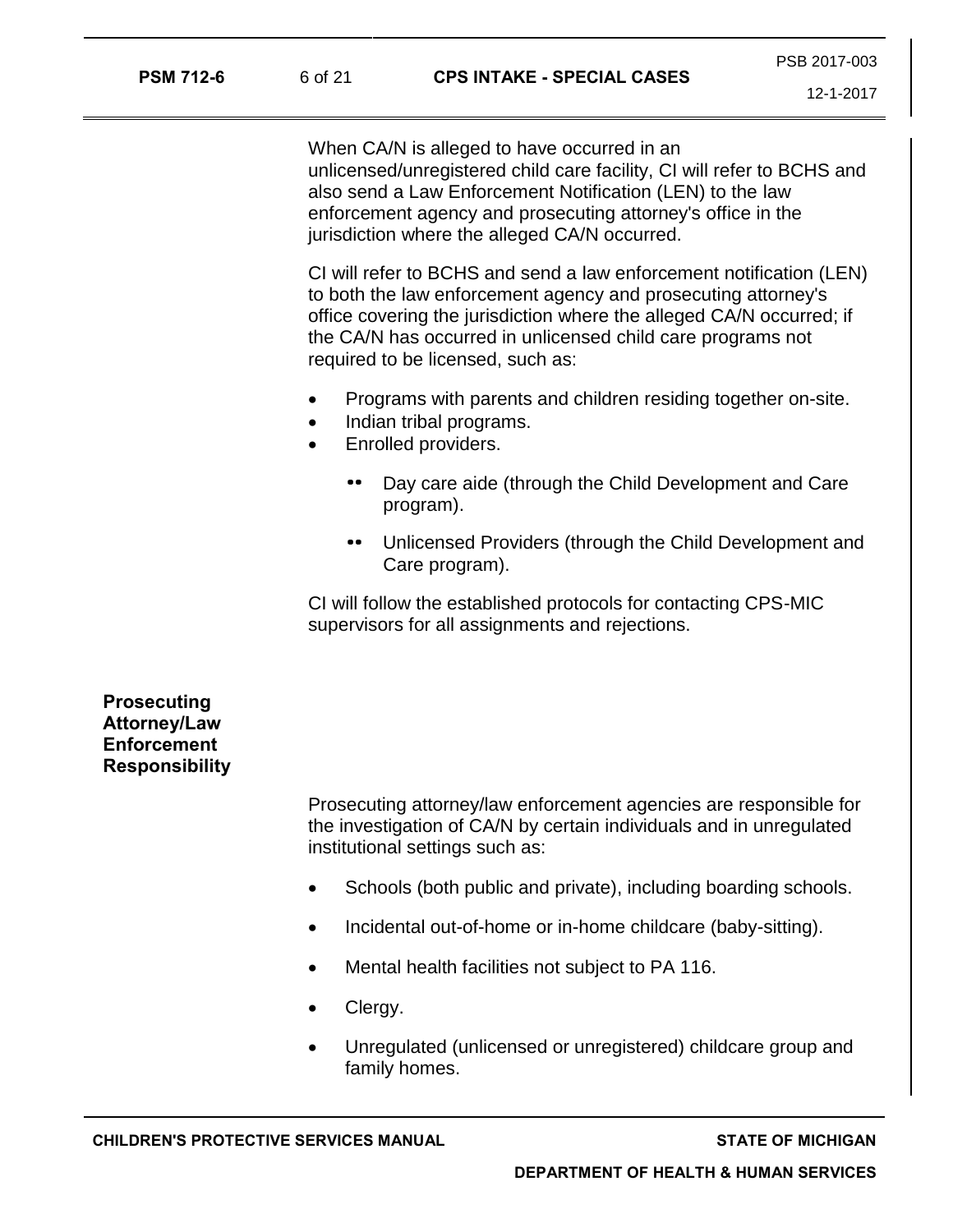| <b>PSM 712-6</b>                            | 7 of 21         | <b>CPS INTAKE - SPECIAL CASES</b>                                                                                                                                                                                                                                                                                                                                                                                                                                                                                                      | PSB 2017-003<br>12-1-2017 |
|---------------------------------------------|-----------------|----------------------------------------------------------------------------------------------------------------------------------------------------------------------------------------------------------------------------------------------------------------------------------------------------------------------------------------------------------------------------------------------------------------------------------------------------------------------------------------------------------------------------------------|---------------------------|
|                                             |                 | Persons not responsible for the child's health or welfare.                                                                                                                                                                                                                                                                                                                                                                                                                                                                             |                           |
|                                             |                 | CPS intake must transfer these complaints and refer to the<br>prosecuting attorney/law enforcement agency within 24 hours of<br>receipt of the complaint.                                                                                                                                                                                                                                                                                                                                                                              |                           |
| <b>Additional CPS-</b><br><b>MIC Policy</b> |                 |                                                                                                                                                                                                                                                                                                                                                                                                                                                                                                                                        |                           |
|                                             |                 | See PSM 713-08, Special Investigative Situations (Maltreatment-in-<br>Care), PSM 713-09, Completion of Field Investigation and PSM<br>716-9, New Complaint When Child is in Foster Care, when a CPS-<br>MIC complaint is assigned for investigation.                                                                                                                                                                                                                                                                                   |                           |
| <b>CONFLICTS OF</b><br><b>INTEREST</b>      |                 |                                                                                                                                                                                                                                                                                                                                                                                                                                                                                                                                        |                           |
|                                             |                 | A CPS complaint, which involves staff from local MDHHS and<br>CPA's, must be transferred to another office, if there is a conflict of<br>interest. If MDHHS staff has professional responsibility in more than<br>one local/district office, the assigned CPS complaint must be<br>referred to a local/district office in which the staff does not have<br>professional responsibility.                                                                                                                                                |                           |
|                                             |                 | Disputes between counties must be referred to the Business<br>Service Centers (BSC) for resolution.                                                                                                                                                                                                                                                                                                                                                                                                                                    |                           |
|                                             |                 | Any case records in hard copy must remain in the local/district<br>office which conducted the investigation. Confidentiality must be<br>maintained. See PSM 712-8, CPS Intake Completion, Confidential<br>Complaint section. If there is a judicial finding of abuse or neglect in<br>the Family Division of Circuit Court, the court findings and the<br>findings of the investigation must be reported to the director of the<br>local office, and to the Business Service Center in which the subject<br>of the report is employed. |                           |
| <b>DEATH OF A CHILD</b>                     |                 |                                                                                                                                                                                                                                                                                                                                                                                                                                                                                                                                        |                           |
|                                             | to investigate. | A CPS investigation involving child death will occur when<br>allegations meet the definition of suspected child abuse or neglect.<br>A sudden and/or unexpected death of an infant or child is sufficient                                                                                                                                                                                                                                                                                                                              |                           |
|                                             |                 | Document that the complaint is regarding a child death in the intake<br>module (see <b>PSM 713-01, CPS Investigation - General Instructions</b><br>and Checklist and PSM 713-08, Special Investigative Situations).<br>Select that the child is deceased and enter the date and place of                                                                                                                                                                                                                                               |                           |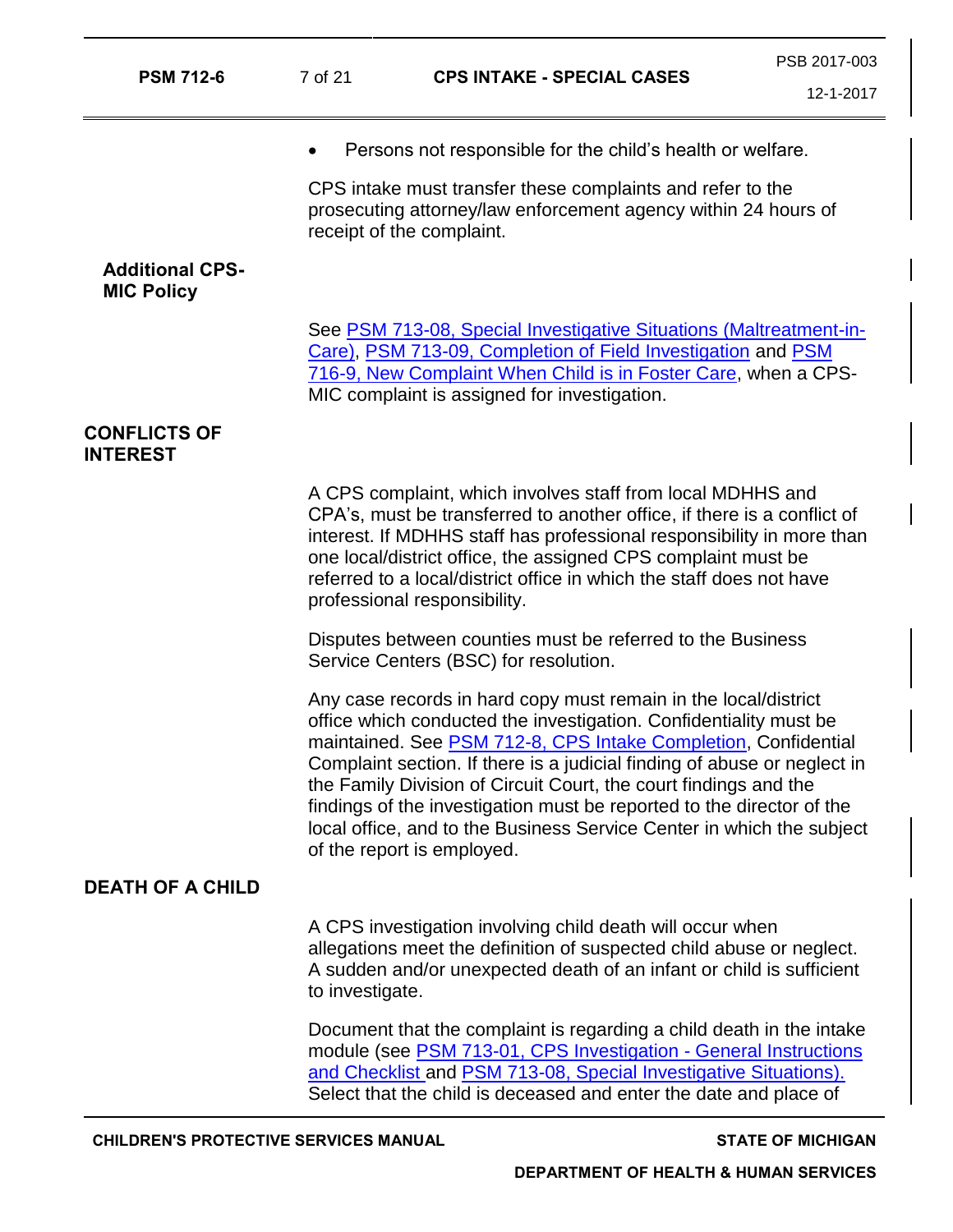| <b>PSM 712-6</b>                                                      | 8 of 21               | <b>CPS INTAKE - SPECIAL CASES</b>                                                                                                                                                                                                                                                                                                              | 12-1-2017 |
|-----------------------------------------------------------------------|-----------------------|------------------------------------------------------------------------------------------------------------------------------------------------------------------------------------------------------------------------------------------------------------------------------------------------------------------------------------------------|-----------|
|                                                                       |                       | death. The death of a child must be reported as outlined in the<br><b>Services Requirements Manual, SRM 172.</b>                                                                                                                                                                                                                               |           |
|                                                                       |                       | See PSM 715-3, Family Court: Petitions, Hearings, and Court<br>Orders, Death of a Child Under the Court's Jurisdiction section, if<br>the child who died is under the court's jurisdiction.                                                                                                                                                    |           |
| <b>DOMESTIC</b><br><b>VIOLENCE</b>                                    |                       |                                                                                                                                                                                                                                                                                                                                                |           |
| <b>Definitions</b>                                                    |                       |                                                                                                                                                                                                                                                                                                                                                |           |
|                                                                       |                       | <b>Domestic violence</b> (DV) is a pattern of assaultive and coercive<br>behaviors, including physical, sexual, and psychological attacks as<br>well as economic coercion that adults or adolescents use against<br>their intimate partners.                                                                                                   |           |
|                                                                       | welfare of the child. | Intimate partner includes: spouse or former spouse; current or<br>former living-together partner; individuals who have ever been<br>involved in a dating relationship; have a child in common; or any<br>nonparent adult defined as a person responsible for the health and                                                                    |           |
| <b>Overview</b>                                                       |                       |                                                                                                                                                                                                                                                                                                                                                |           |
|                                                                       | child.                | The primary focus of CPS is the protection of children. In situations<br>where DV is a factor, the preferred approach is to assist the adult<br>victim of DV in the planning for his/her safety and the safety of the                                                                                                                          |           |
|                                                                       | DV ends.              | Responding to complaints where DV is a factor should include<br>coordination with law enforcement, DV programs, the criminal<br>justice system, the Friend of the Court, Family Division of Circuit<br>Court and intervention programs for batterers. DV often does not<br>end when the relationship between the perpetrator and the victim of |           |
| <b>Assigning</b><br><b>Complaints for</b><br><b>CPS Investigation</b> |                       |                                                                                                                                                                                                                                                                                                                                                |           |
|                                                                       |                       | A CPS complaint in which the only allegation is DV is not a<br>sufficient basis for assigning the complaint for field investigation. To<br>be assigned for investigation, the complaint must also include<br>information indicating the DV has resulted in actual abuse, neglect<br>or threatened harm to the child.                           |           |
|                                                                       |                       |                                                                                                                                                                                                                                                                                                                                                |           |

PSB 2017-003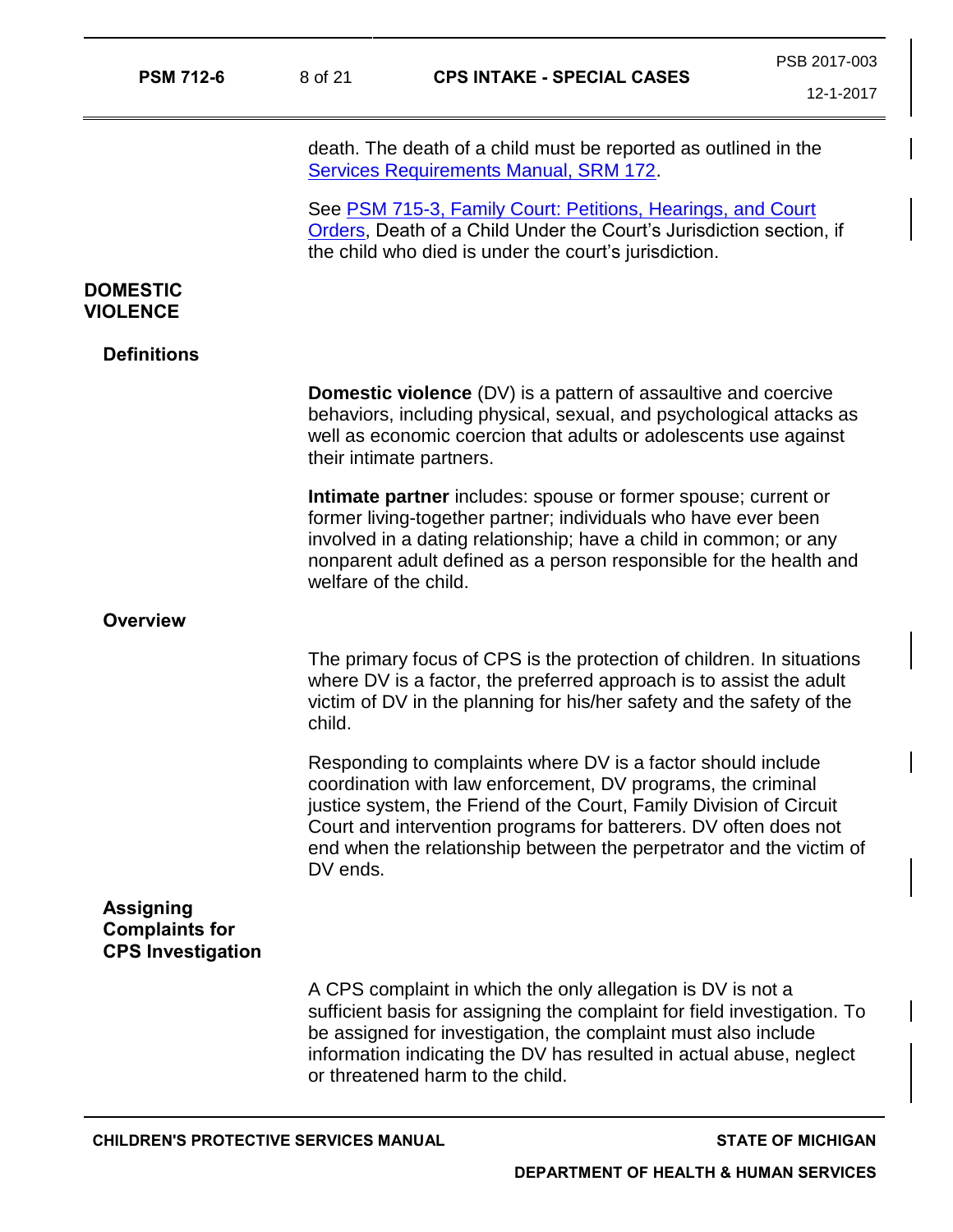Centralized Intake must conduct a minimum of a preliminary investigation on complaints alleging DV. The preliminary investigation must include attempted contact with law enforcement to determine whether a child has been injured, is at risk of injury, or has been threatened with harm as a result of past or current DV in the home. Issues that may assist in determining whether there is threatened harm in cases involving DV are:

- A weapon was used or threatened to be used in the DV incident.
- An animal has been tortured, deliberately injured or killed by the perpetrator.
- A parent or other adult is found in the home in violation of a child protection court order or personal protection order.
- There are reported behavioral changes in the child (for example, a child's teacher describes that the child used to be an involved and highly functioning student and now is withdrawn, doing poorly in coursework, or acting out with violence).
- Reported increase in frequency or severity of DV.
- Threats of violence against the child.

See the DV sections in PSM 713-08, Special Investigative [Situations,](https://dhhs.michigan.gov/OLMWEB/EX/PS/Public/PSM/713-08.pdf#pagemode=bookmarks) and [PSM 714-1, Post Investigative Services.](https://dhhs.michigan.gov/OLMWEB/EX/PS/Public/PSM/714-1.pdf#pagemode=bookmarks)

# **DRIVING UNDER THE INFLUENCE**

When Centralized Intake (CI) receives a complaint in which the reporting person alleges a child is at immediate risk because the child is riding in a vehicle with an intoxicated driver, CI must direct the reporting person to contact law enforcement with a description of the vehicle, its last known location, and any other known information, such as the license plate number and identity of the driver.

A complaint from the prosecuting attorney or law enforcement that there is suspicion of child abuse or neglect based on an arrest, prosecution, or conviction of a parent, legal guardian, or any other person responsible for the child's health or welfare for operating a motor vehicle while under the influence with a child in the vehicle, must be assigned for a field investigation.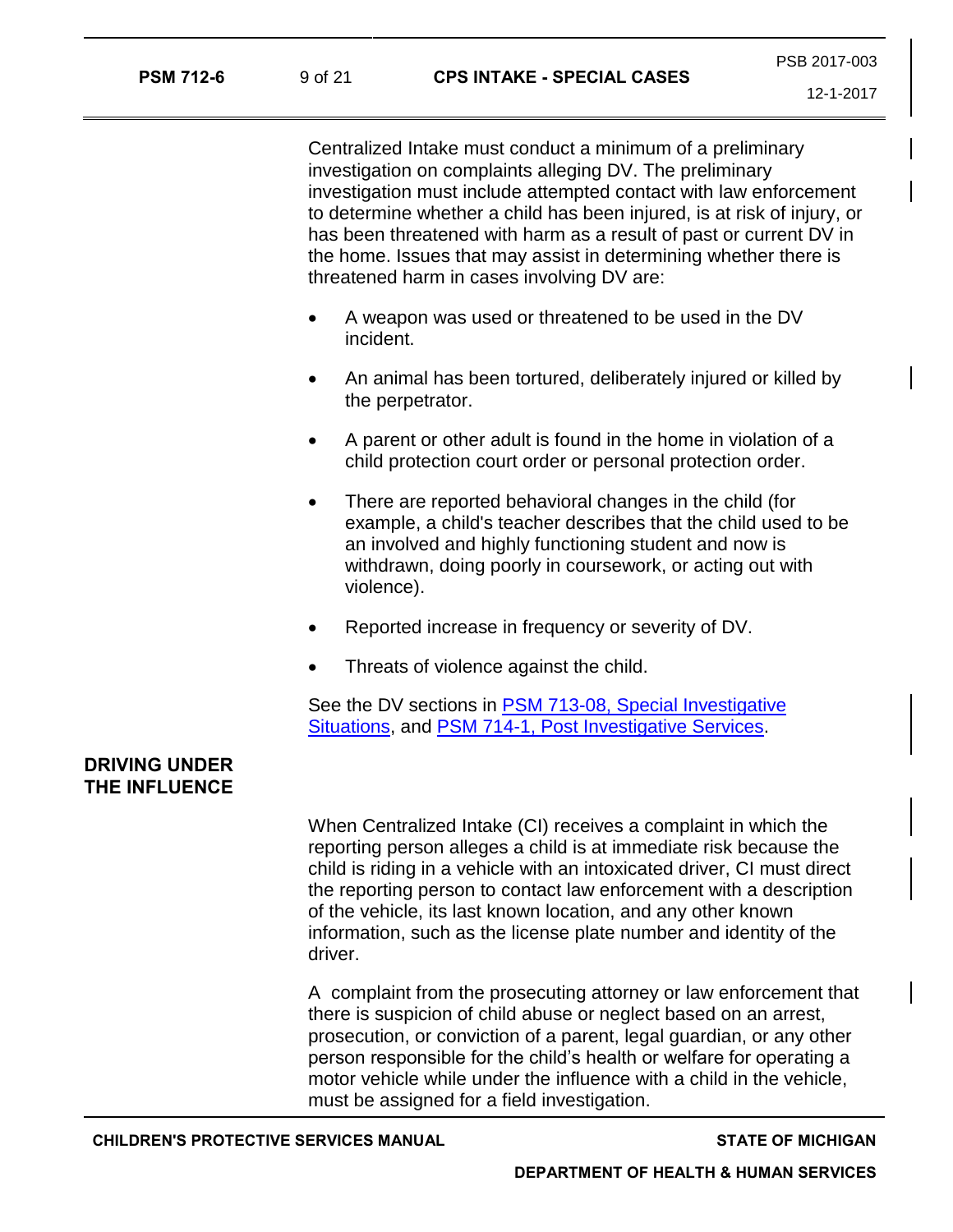| <b>PSM 712-6</b> | 10 of 21 | <b>CPS INTAKE - SPECIAL CASES</b> | PSB 2017-003 |
|------------------|----------|-----------------------------------|--------------|
|                  |          |                                   | 1010017      |

A minimum of a preliminary investigation must be conducted by CI when a source other than the prosecuting attorney or law enforcement makes a complaint that a parent, legal guardian, or any other person responsible for a child's health or welfare has been arrested, ticketed, or prosecuted for driving under the influence with a child in the car. The preliminary investigation must include one or more of the following:

- Central registry and LEIN check. (The central registry clearance only needs to be done on persons listed on the complaint who are parents, persons responsible, or who are ages 18 or older.)
- If the child is school age, contact the school to determine if there is reason to suspect child abuse/neglect.
- Contact law enforcement to determine if an arrest was made or if a citation was issued.
- Any other collateral contacts necessary, given the circumstances, to determine if an investigation is warranted.

The decision to assign for field investigation must be based on the same criteria as any other complaint of child abuse/neglect.

#### **HEAD LICE**

An allegation of neglect based **solely** on a child having head lice is **not** appropriate for CPS investigation. This condition could arise in any number of ways and is not, in and of itself, an indicator of neglect.

## **INTER-COUNTY COMPLAINTS**

CI may receive a complaint that involves a child whose residence is in another county (such as when a child is brought to a hospital located in a county other than the child's residence, or the child is visiting the non-custodial parent). The responsibility for initiating the investigation for these types of complaints depends on the nature of the allegations and the priority response. The county responsible for handling the complaint is as follows:

• The county where the child is found is responsible for the complaint if the priority response for the complaint is Immediate Response (12/24).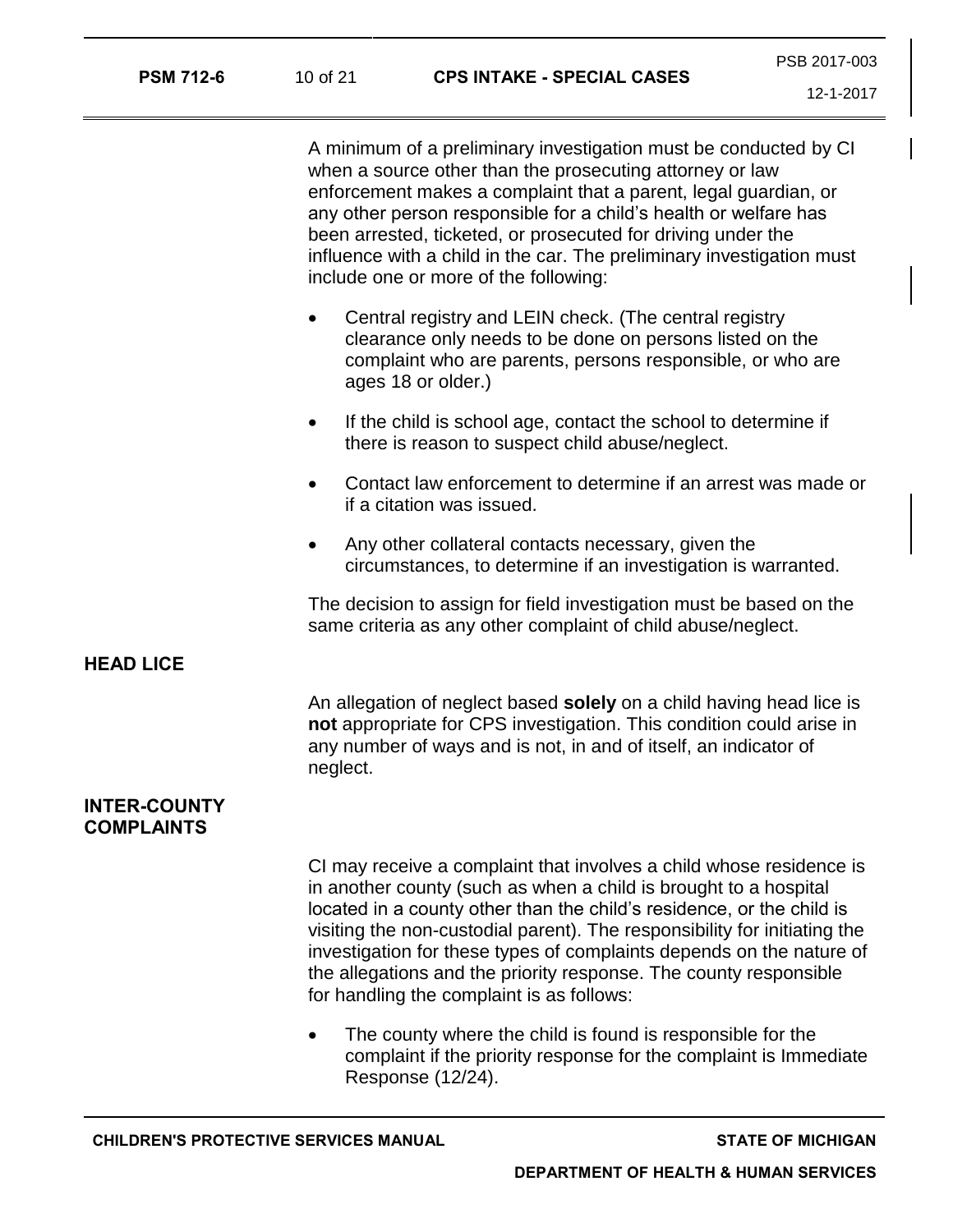| <b>PSM 712-6</b>                                                  | 11 of 21<br><b>CPS INTAKE - SPECIAL CASES</b> |                                                                                                                                                                                                                                                                                                                                                                                                                                                                                                                                           | PSB 2017-003 |
|-------------------------------------------------------------------|-----------------------------------------------|-------------------------------------------------------------------------------------------------------------------------------------------------------------------------------------------------------------------------------------------------------------------------------------------------------------------------------------------------------------------------------------------------------------------------------------------------------------------------------------------------------------------------------------------|--------------|
|                                                                   |                                               |                                                                                                                                                                                                                                                                                                                                                                                                                                                                                                                                           |              |
|                                                                   | $\bullet$                                     | The county of residence is responsible for handling the<br>complaint if the priority response for the complaint is 24 Hour<br>Response and 72 Hour Face-to-Face (24/72), or not<br>appropriate for investigation.                                                                                                                                                                                                                                                                                                                         |              |
|                                                                   |                                               | See PSM 712-4, Intake-Minimal Priority Response Criteria, to<br>determine the priority response.                                                                                                                                                                                                                                                                                                                                                                                                                                          |              |
|                                                                   |                                               | <b>Exception:</b> If the child attends school in an adjacent county, the<br>county of residence should handle the complaint.                                                                                                                                                                                                                                                                                                                                                                                                              |              |
|                                                                   |                                               | The process of handling and assigning complaints depends on the<br>nature of the allegations, the location of all involved individuals, the<br>priority response and the information available to all parties. CI may<br>assign a complaint to a county where the victim does not reside,<br>based upon unique circumstances. If the local office has concerns<br>regarding the assignment, the local office director or his/her desig-<br>nee should contact CI; see PSM 711-6, Responsibility to Receive<br>and Investigate Complaints. |              |
| <b>CPS-MIC</b>                                                    |                                               |                                                                                                                                                                                                                                                                                                                                                                                                                                                                                                                                           |              |
|                                                                   |                                               | Complaints involving children in court-ordered out-of-home place-<br>ments will be investigated by the CPS-MIC units. When a CPS-MIC<br>complaint involves multiple counties, assign the complaint to the<br>county in which the child-caring institution or foster family home<br>where the alleged abuse or neglect occurred.                                                                                                                                                                                                           |              |
| <b>INTER-COUNTY</b><br><b>DISPUTES AND</b><br><b>COORDINATION</b> |                                               |                                                                                                                                                                                                                                                                                                                                                                                                                                                                                                                                           |              |
|                                                                   |                                               | Disputes between CI and the assigned county must be immediately<br>referred for resolution to the Business Service Center.                                                                                                                                                                                                                                                                                                                                                                                                                |              |
| <b>Priority Response</b><br>is 12/24                              |                                               |                                                                                                                                                                                                                                                                                                                                                                                                                                                                                                                                           |              |
|                                                                   |                                               | If the priority response for the complaint is 12/24, the assigned<br>investigator must immediately speak to a supervisor or desig-<br>nee (a voicemail message is not sufficient) in the county of<br>residence to notify them of the complaint, coordinate the<br>investigation and agree upon each county's responsibilities.                                                                                                                                                                                                           |              |
|                                                                   | otherwise agreed):                            | Responsibilities of the county where the child is found (unless                                                                                                                                                                                                                                                                                                                                                                                                                                                                           |              |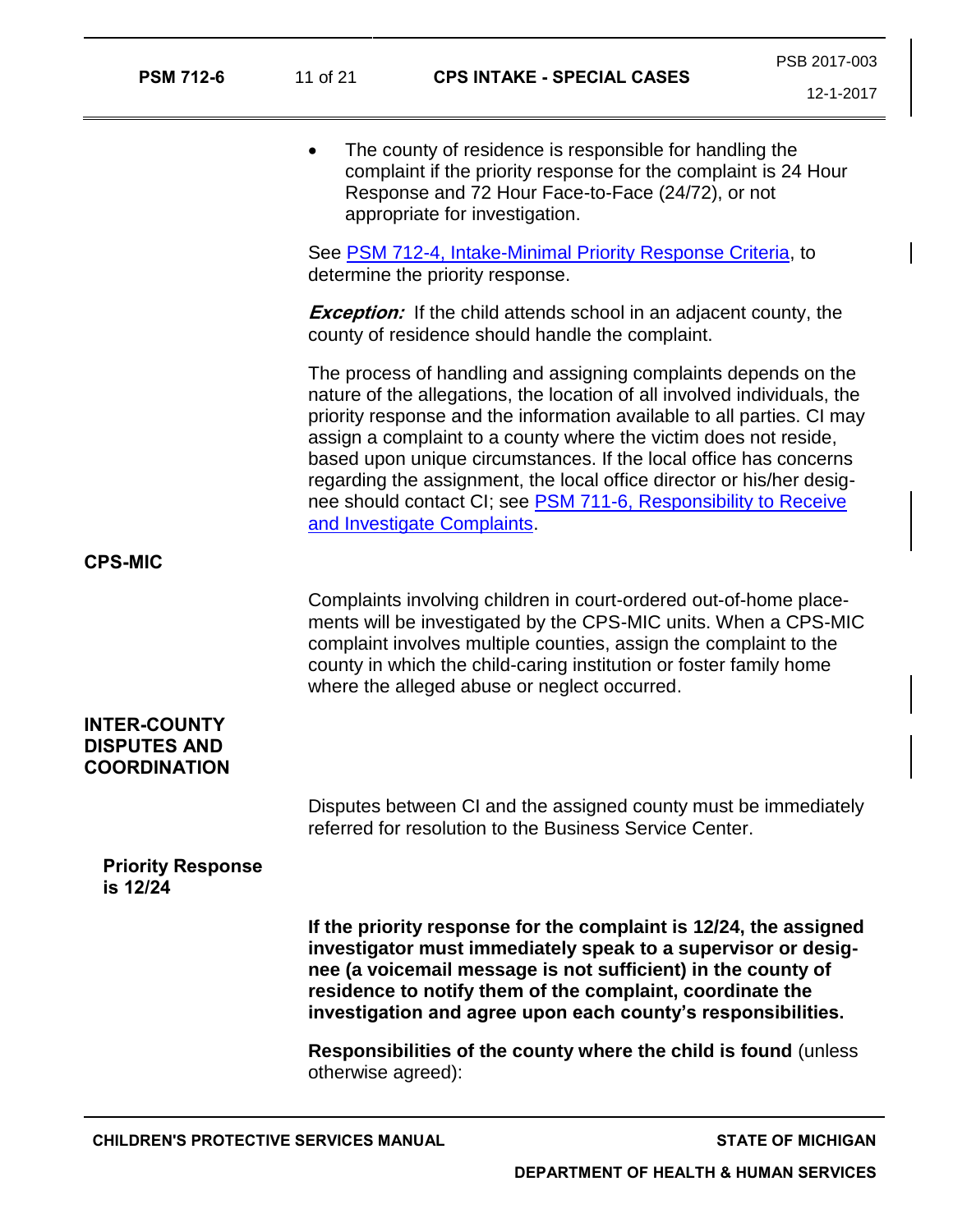- Commence the investigation to ensure the immediate safety of the child.
- Interview all individuals (for example, all victims, caretakers, witnesses, alleged perpetrators, etc.) who may have direct knowledge of the current allegations and are currently in the county where the child is found.
- Document all investigative activities and findings completed by the county where the child is found in MiSACWIS within 5 business days.
- Maintain contact with the county of residence to coordinate investigative activities.
- Transfer the complaint in MiSACWIS to the county of residence when:
	- $\bullet\bullet\quad$ A petition is filed in the Family Division of Circuit Court in the county where the child is found, the court authorizes the petition, the court transfers case responsibility to the county of the child's residence **and** the court in the county of residence accepts transfer of the case.

**Note:** If a petition is filed and the court in the county where the child is found authorizes the petition, the complaint must be registered in the county where the child is found, pending transfer.

- No petition is needed.
- A petition is filed in the Family Division of Circuit Court in the county where the child is found and the court does not authorize the petition.

**Responsibilities of the county of residence** (unless otherwise agreed):

- Make efforts to ensure the safety of any other children located in the county of residence.
- Pending case transfer or resolution of court jurisdiction, cooperate with the county (where the child is found) to provide any assistance necessary to ensure the safety of the child (including further interviews, petitioning, etc.).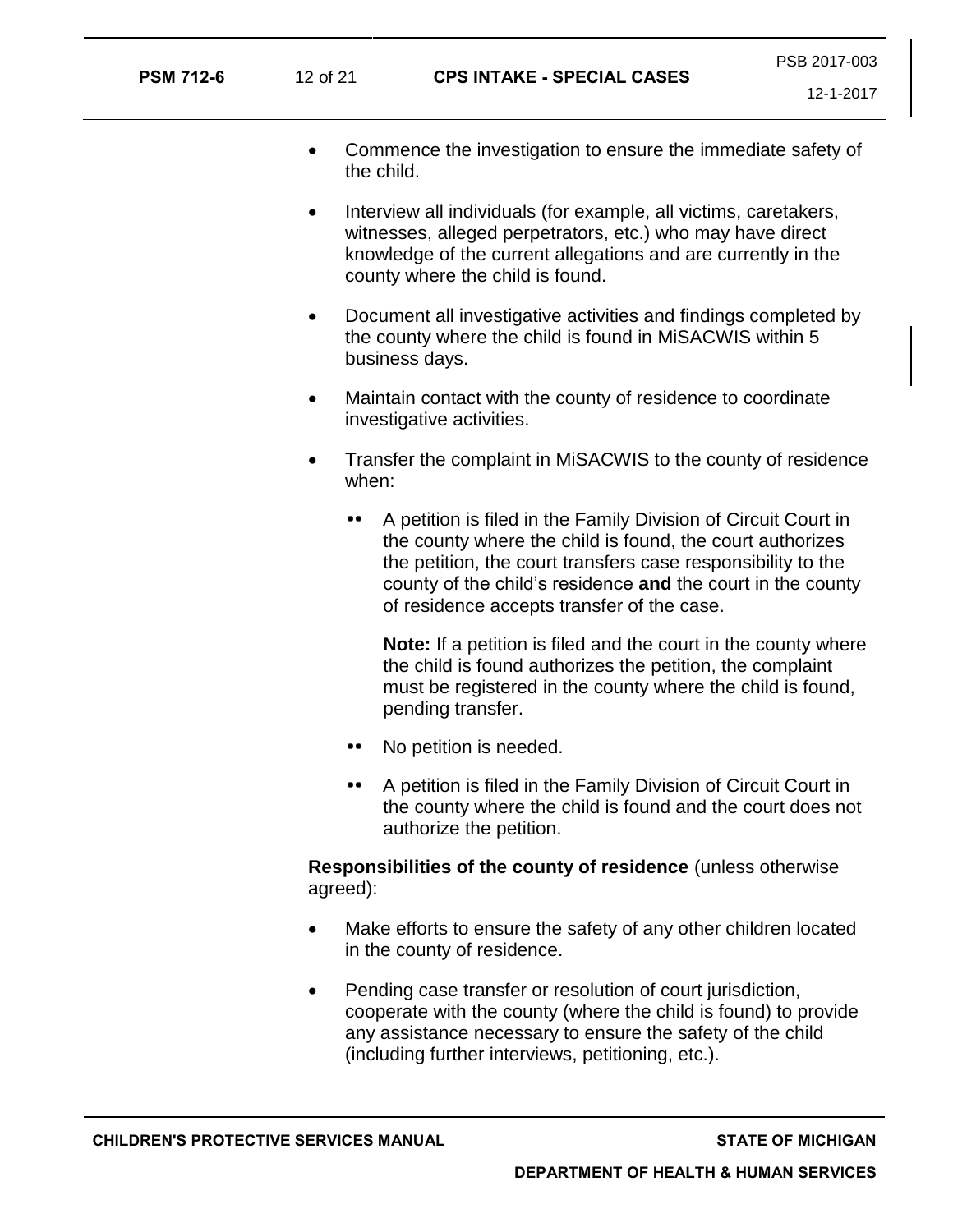- Interview all individuals (for example, all victims, caretakers, witnesses, alleged perpetrators) who may have direct knowledge of the current allegations and are currently in the county of residence. Accept transfer of case responsibility when the Family Division of Circuit Court in the county of residence accepts the transfer of a petition, if a petition was filed by the county where the child is found.
- In cases in which the Family Division of Circuit Court is not involved, the county of residence must accept case responsibility when the transfer is initiated by the county where the child is found.
- Accept transfer of the case in MiSACWIS. County of Residence Agrees to Handle the Complaint.

The county of residence can agree to handle the complaint. If the county of residence will be handling the complaint, transfer the complaint in MiSACWIS to the county of residence. The county of residence may request that the county where the child is found take certain actions on the case in order to ensure child safety. These requests must be honored.

**Note:** When determining whether to request that the county where the child is found to take certain actions on the case, consider the impact the request will have on the continuity of services for the family; see Cases Involving Multiple Counties section in this item.

#### **Priority Response is 24/72**

If the priority response for the complaint is 24/72, immediately speak to a supervisor or designee (a voicemail message is not sufficient) in the county of residence to notify them of the complaint. Transfer the complaint in MiSACWIS to the County of Residence.

The county of residence may request that the county where the child is found take certain actions on the case in order to ensure child safety. These requests must be honored.

**Note:** When determining whether to request that the county where the child is found take certain actions on the case, consider the impact the request will have on the continuity of services for the family; see Cases Involving Multiple Counties section in this item.

**CHILDREN'S PROTECTIVE SERVICES MANUAL STATE OF MICHIGAN**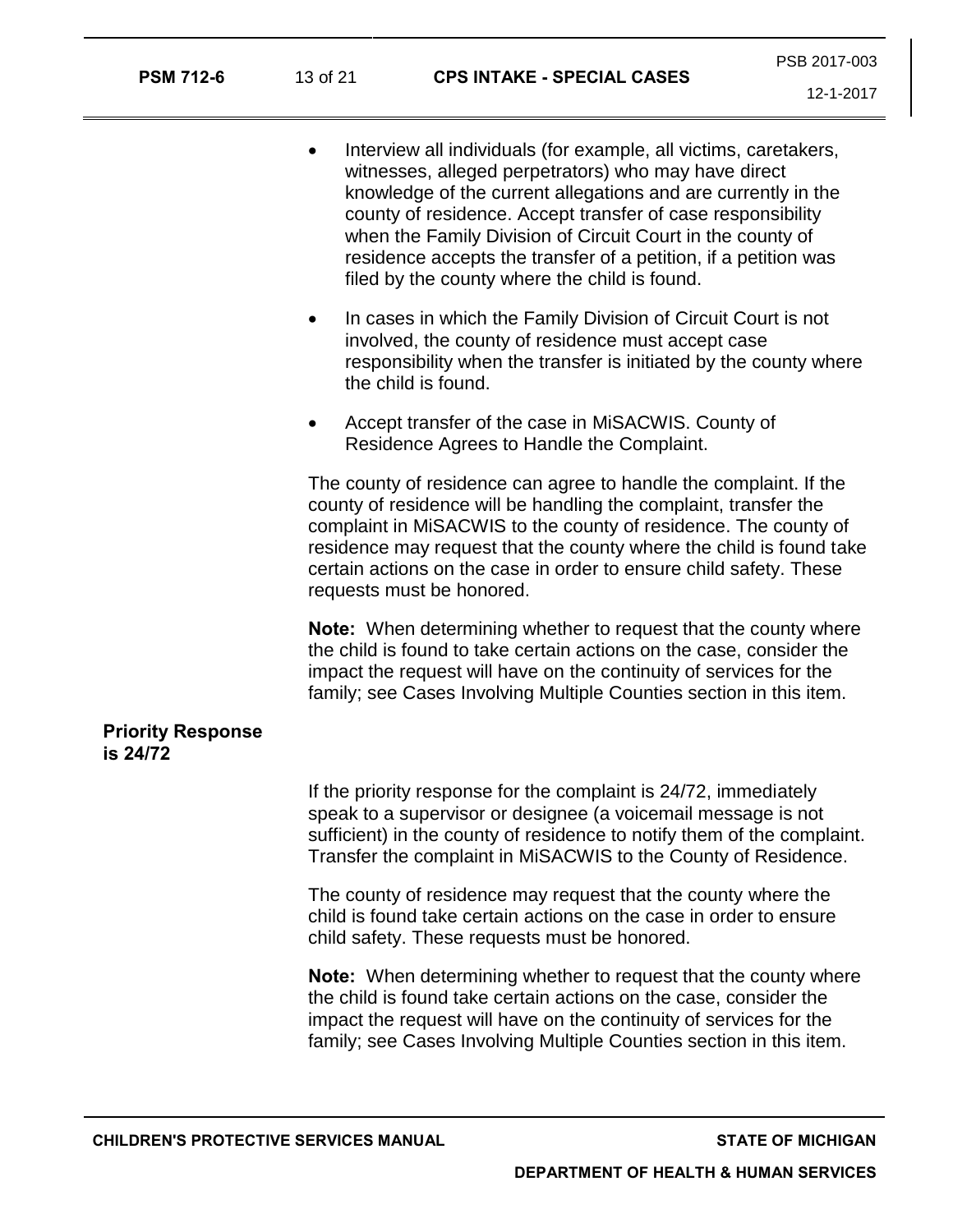All contacts between the workers/supervisors of different counties must be documented in social work contacts by the worker/supervisor initiating the contact.

| <b>Summary of Responsibilities of Counties</b>                                                   |                                                                                        |                                                     |                                                                      |                                           |
|--------------------------------------------------------------------------------------------------|----------------------------------------------------------------------------------------|-----------------------------------------------------|----------------------------------------------------------------------|-------------------------------------------|
| <b>Priority Response</b>                                                                         | <b>Interview Child</b><br><b>Found Out-of-</b><br><b>County of</b><br><b>Residence</b> | <b>Interview</b><br><b>Other</b><br><b>Children</b> | <b>Interview</b><br><b>Parents, Alleged</b><br>Perpetrators,<br>Etc. | <b>Petition</b>                           |
| 12/24                                                                                            | County where the<br>child is found.                                                    | County of<br>residence.                             | County where the<br>child is found and<br>county of<br>residence.    | County<br>where the<br>child is<br>found. |
| $\cdot$ 24/72<br>• 12/24 complaints in<br>which the county of<br>residence decides<br>to handle. | County of<br>residence.                                                                | County of<br>residence.                             | County of<br>residence.                                              | County of<br>residence.                   |

# **INTERSTATE COMPLAINTS**

In the event CI receives a complaint from an out-of-state department involving a Michigan child, the county where the complaint is assigned must proceed with standard procedures for evaluating and investigating complaints of child abuse and neglect (CA/N). Michigan CPS staff may communicate initially by telephone with the referring out-of-state department to obtain necessary information. Michigan CPS staff will then write to the department in the other state confirming the specific responsibilities of each.

CPS complaints to or from another state are not governed by the Interstate Compact on the Placement of Children. Contact may be made directly with the other state department. For contact information for other states, go to

[http://www.aphsa.org/content/APHSA/en/resources/LINKS/STATE\\_](http://www.aphsa.org/content/APHSA/en/resources/LINKS/STATE_CONTACTS.html) [CONTACTS.html.](http://www.aphsa.org/content/APHSA/en/resources/LINKS/STATE_CONTACTS.html)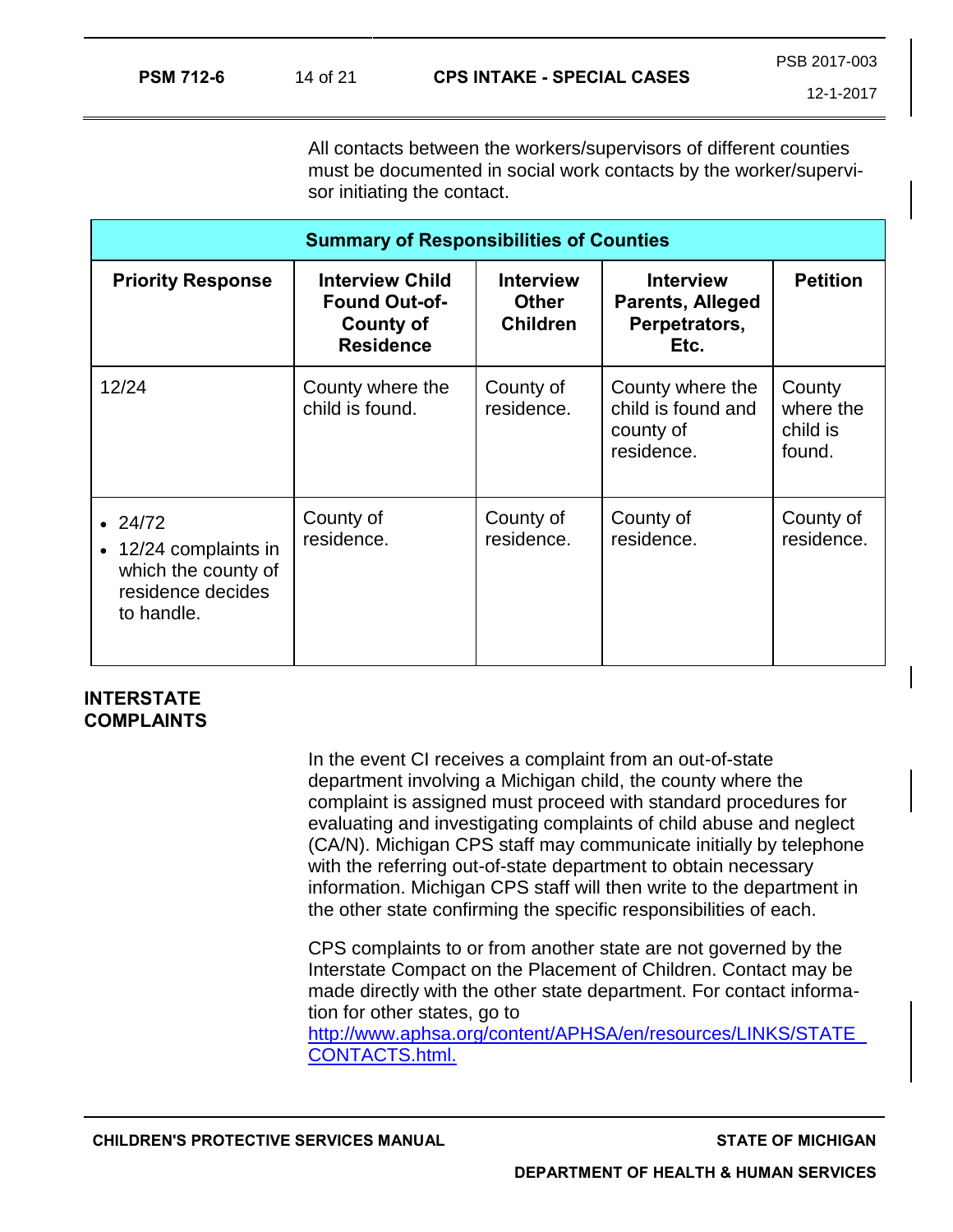| <b>KNOWN</b><br><b>PERPETRATOR</b><br><b>MOVING IN OR</b><br><b>RESIDING WITH A</b><br><b>NEW FAMILY</b>                                    |                                                                                                                                                                                                                                                                                                                                                                                                                                                                                                                                                                                                                                                                                                                                                                                                                                                   |
|---------------------------------------------------------------------------------------------------------------------------------------------|---------------------------------------------------------------------------------------------------------------------------------------------------------------------------------------------------------------------------------------------------------------------------------------------------------------------------------------------------------------------------------------------------------------------------------------------------------------------------------------------------------------------------------------------------------------------------------------------------------------------------------------------------------------------------------------------------------------------------------------------------------------------------------------------------------------------------------------------------|
|                                                                                                                                             | CPS must investigate complaints in which there is no new<br>allegation of abuse/neglect, but the complaint alleges only that a<br>person convicted of a crime against children in criminal court and/or<br>found to be abusive/neglectful by the Family Division of Circuit<br>Court has moved into or is providing care in a home in which<br>children reside. CPS must determine whether threatened harm to a<br>child exists or whether actual harm has occurred; see PSM 711-05,<br>Department Responsibilities and Operational Definitions and PSM<br>713-08, Special Investigative Situations. Probation/parole officers<br>and law enforcement must be contacted to determine their need to<br>know of, or be involved in, the investigation, regardless of the<br>status of the probation/parole (such as open, closed and<br>completed). |
| <b>MEDICAL NEGLECT</b><br><b>OF DISABLED</b><br><b>INFANTS AND</b><br><b>MEDICAL NEGLECT</b><br><b>BASED ON</b><br><b>RELIGIOUS BELIEFS</b> |                                                                                                                                                                                                                                                                                                                                                                                                                                                                                                                                                                                                                                                                                                                                                                                                                                                   |
|                                                                                                                                             | See PSM 716-8, Medical Neglect of Disabled Infants & Medical<br>Neglect Based on Religious Beliefs, for more information when a<br>complaint is received regarding medical neglect of a disabled infant<br>or medical neglect based on religious beliefs.                                                                                                                                                                                                                                                                                                                                                                                                                                                                                                                                                                                         |
| <b>MILITARY BASE</b>                                                                                                                        |                                                                                                                                                                                                                                                                                                                                                                                                                                                                                                                                                                                                                                                                                                                                                                                                                                                   |
|                                                                                                                                             | Military Base Law, Federal Army Regulation 608-18, prohibits<br>investigation of CPS complaints on military bases, unless a special<br>written agreement exists.                                                                                                                                                                                                                                                                                                                                                                                                                                                                                                                                                                                                                                                                                  |
| <b>NEWBORNS</b>                                                                                                                             |                                                                                                                                                                                                                                                                                                                                                                                                                                                                                                                                                                                                                                                                                                                                                                                                                                                   |
|                                                                                                                                             | If an infant is born to parents who currently have child(ren) in out-<br>of-home care, or who are/were permanent wards as a result of a<br>child abuse/neglect court action, CPS must conduct a full field                                                                                                                                                                                                                                                                                                                                                                                                                                                                                                                                                                                                                                        |

**PSM 712-6** 15 of 21 **CPS INTAKE - SPECIAL CASES**

investigation.

PSB 2017-003

12-1-2017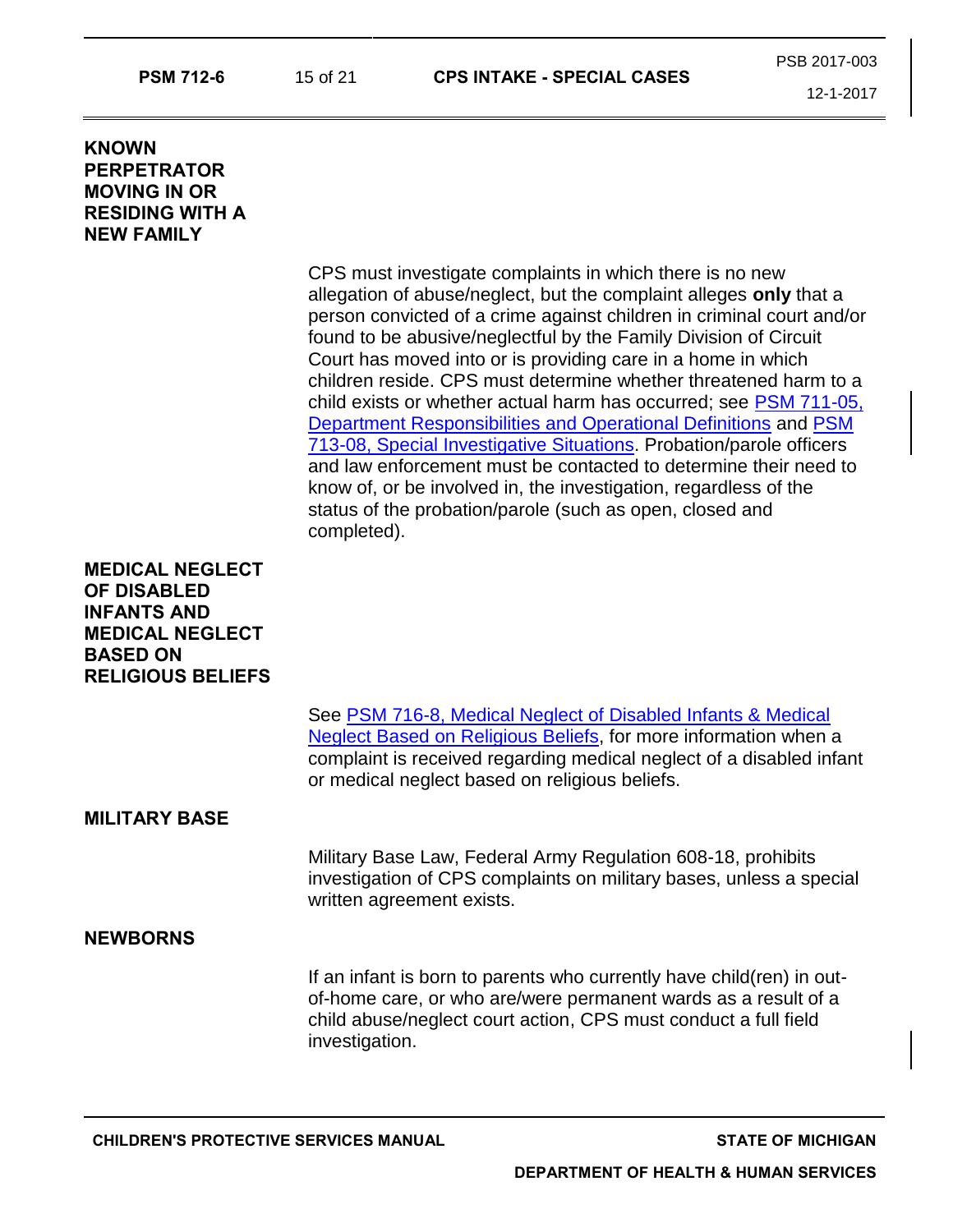Birth Match is an automated system that notifies CI when a new child is born to a parent who has previously had parental rights terminated in a child protective proceeding, caused the death of a child due to abuse and/or neglect or has been manually added to the match list. See [PSM 713-09, Completion of Investigation,](https://dhhs.michigan.gov/OLMWEB/EX/PS/Public/PSM/713-09.pdf#pagemode=bookmarks) Birth Match section for information on when and how to add a perpetrator to the match list.

When a birth match occurs, MiSACWIS automatically generates a complaint as an unassigned complaint and the CI Director receives an email alert that the complaint has been generated. When CI receives the birth match complaint, they must verify that the match is accurate.

#### *Inaccurate Match*

If the match is inaccurate (the parent listed in the complaint does not have history with MDHHS), the complaint must be deleted from MiSACWIS. Contact CPS Program Office at [Child-Welfare-](mailto:Child-Welfare-Policy@michigan.gov)[Policy@michigan.gov](mailto:Child-Welfare-Policy@michigan.gov) to discuss case specifics and to determine if the complaint should be deleted.

#### *Accurate Match*

If the match is accurate and there is not an already pending investigation or open case, the complaint must be assigned for investigation. The allegations should be listed as threatened harm of the type of abuse or neglect that led to the parent's name being placed on the birth match list.

If there is a pending investigation or open case, the complaint must be rejected as already investigated. See PSM 712-7, Rejected [Complaints.](https://dhhs.michigan.gov/OLMWEB/EX/PS/Public/PSM/712-7.pdf#pagemode=bookmarks) The information included in the birth match, including related history (CPS, FC and/or criminal), must be used to evaluate child safety in the pending investigation or open case.

See [PSM 713-08, Special Investigative Situations,](https://dhhs.michigan.gov/OLMWEB/EX/PS/Public/PSM/713-08.pdf#pagemode=bookmarks) for information on investigating these complaints and on threatened harm due to a parent's history of child abuse/neglect, removal of a child, and/or termination of parental rights.

# **Intent to Adopt**

If CPS becomes aware of a **new** child born to parents who currently have a child(ren) in out-of-home care, or is/was a permanent ward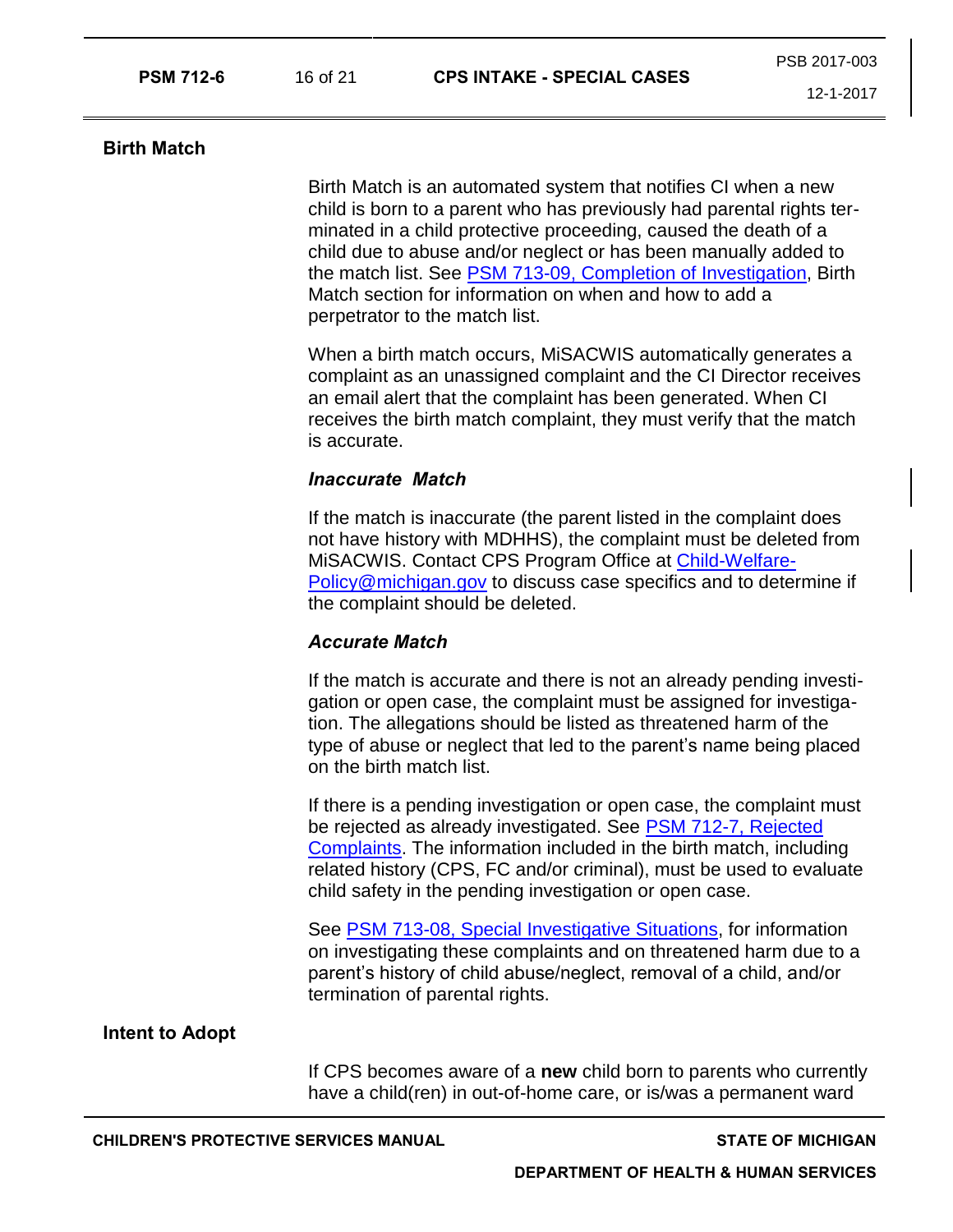| <b>PSM 712-6</b>                                                          | 17 of 21    | <b>CPS INTAKE - SPECIAL CASES</b>                                                                                                                                                                                                                                                                                                                                                                                                                                                                                                                                                                                                                     | PSB 2017-003 |
|---------------------------------------------------------------------------|-------------|-------------------------------------------------------------------------------------------------------------------------------------------------------------------------------------------------------------------------------------------------------------------------------------------------------------------------------------------------------------------------------------------------------------------------------------------------------------------------------------------------------------------------------------------------------------------------------------------------------------------------------------------------------|--------------|
|                                                                           |             |                                                                                                                                                                                                                                                                                                                                                                                                                                                                                                                                                                                                                                                       | 12-1-2017    |
|                                                                           |             | as a result of a child abuse/neglect court action and the parents'<br>intent is to have the new child adopted, CPS must conduct a full<br>field investigation. This investigation must include verification of the<br>child's well-being, proof that the adoption process has commenced<br>and verification of the child's placement.                                                                                                                                                                                                                                                                                                                 |              |
| <b>PREGNANCY OF A</b><br><b>CHILD LESS THAN</b><br><b>12 YEARS OF AGE</b> |             |                                                                                                                                                                                                                                                                                                                                                                                                                                                                                                                                                                                                                                                       |              |
|                                                                           |             | If a complaint alleges the pregnancy of a child less than 12 years of<br>age and it is unknown if the alleged perpetrator is a person<br>responsible for the child's health or welfare, a preliminary<br>investigation must be completed to determine if the alleged<br>perpetrator is a person responsible. If the alleged perpetrator is a<br>person responsible, the complaint must be assigned for<br>investigation. See PSM 711-6, Responsibilty to Receive and<br><b>Investigate Complaints</b> for clarification on forwarding referrals to<br>other agencies, including law enforcement, when the perpetrator is<br>not a person responsible. |              |
| <b>PROPER CUSTODY</b><br>OR GUARDIANSHIP                                  |             |                                                                                                                                                                                                                                                                                                                                                                                                                                                                                                                                                                                                                                                       |              |
|                                                                           |             | Children residing with a relative or an unrelated caregiver who does<br>not have a legal guardianship are not in an abusive/neglectful situa-<br>tion based solely on the living arrangement; see <b>PSM 713-08</b> ,<br><b>Special Investigative Situations.</b>                                                                                                                                                                                                                                                                                                                                                                                     |              |
| <b>RUNAWAYS</b>                                                           |             |                                                                                                                                                                                                                                                                                                                                                                                                                                                                                                                                                                                                                                                       |              |
|                                                                           |             | Routine complaints on runaways are not appropriate for protective<br>services. Running away may indicate questionable parental care,<br>but is not always child abuse or neglect.                                                                                                                                                                                                                                                                                                                                                                                                                                                                     |              |
|                                                                           |             | Complaints should be evaluated to determine whether there are<br>allegations of abuse/neglect, including human trafficking.                                                                                                                                                                                                                                                                                                                                                                                                                                                                                                                           |              |
| <b>HUMAN</b><br><b>TRAFFICKING</b>                                        |             |                                                                                                                                                                                                                                                                                                                                                                                                                                                                                                                                                                                                                                                       |              |
|                                                                           | prescribes: | The <b>MDHHS Human Trafficking of Children Protocol</b> was<br>developed to guide caseworkers in assisting children who are<br>victims of human trafficking. The protocol focuses on the needs of<br>victims, with the overriding intention of protecting the interests of<br>children and maintaining their safety in the community. The protocol                                                                                                                                                                                                                                                                                                    |              |
|                                                                           |             |                                                                                                                                                                                                                                                                                                                                                                                                                                                                                                                                                                                                                                                       |              |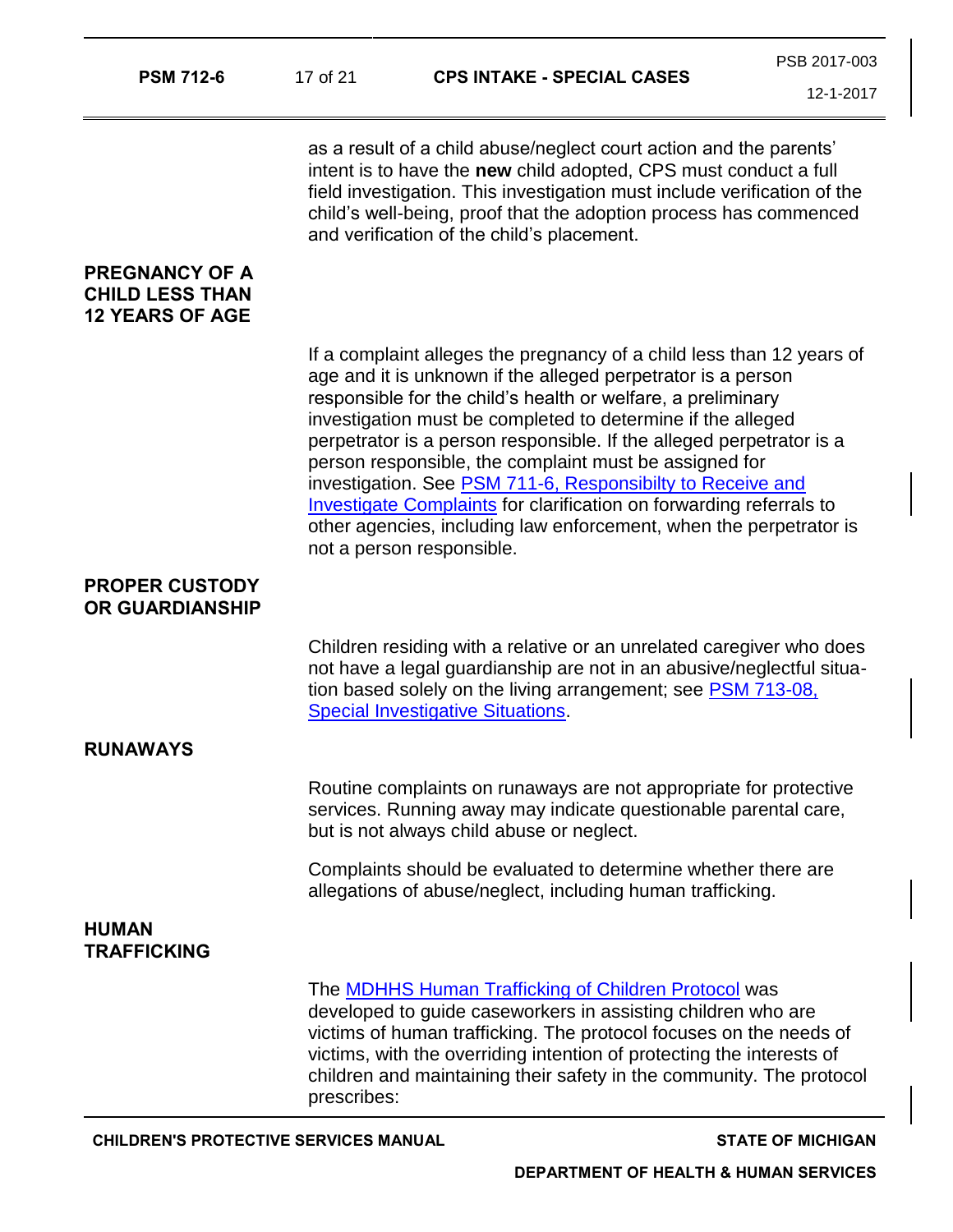| <b>PSM 712-6</b>                             | 18 of 21                                                                                                                                                                                          | <b>CPS INTAKE - SPECIAL CASES</b>                                                                                                                                                                                                                                                                                                                                                                                                                                                  | PSB 2017-003<br>12-1-2017 |
|----------------------------------------------|---------------------------------------------------------------------------------------------------------------------------------------------------------------------------------------------------|------------------------------------------------------------------------------------------------------------------------------------------------------------------------------------------------------------------------------------------------------------------------------------------------------------------------------------------------------------------------------------------------------------------------------------------------------------------------------------|---------------------------|
|                                              | $\bullet$                                                                                                                                                                                         | A coordinated investigative team approach while minimizing<br>trauma to the victim.                                                                                                                                                                                                                                                                                                                                                                                                |                           |
|                                              | $\bullet$                                                                                                                                                                                         | Protection and the delivery of specialized services to the child<br>victim and appropriate family members.                                                                                                                                                                                                                                                                                                                                                                         |                           |
|                                              | $\bullet$                                                                                                                                                                                         | Cross-professional training to promote a better understanding<br>of the unique nature and challenges of cases involving child<br>sex trafficking and labor trafficking.                                                                                                                                                                                                                                                                                                            |                           |
|                                              | $\bullet$                                                                                                                                                                                         | Alternatives for handling the case after the child has been<br>identified as the victim of human trafficking.                                                                                                                                                                                                                                                                                                                                                                      |                           |
| <b>Referral to Law</b><br><b>Enforcement</b> |                                                                                                                                                                                                   |                                                                                                                                                                                                                                                                                                                                                                                                                                                                                    |                           |
|                                              | Within 24 hours, CI or CPS must refer a case to a local law<br>enforcement agency if a sex trafficking victim or labor trafficking<br>victim is found.                                            |                                                                                                                                                                                                                                                                                                                                                                                                                                                                                    |                           |
|                                              | A local law enforcement agency must make a verbal and written<br>report to CPS Centralized Intake (855-444-3911) whenever a child<br>sex trafficking victim or labor trafficking victim is found. |                                                                                                                                                                                                                                                                                                                                                                                                                                                                                    |                           |
| <b>Policy Contact</b>                        |                                                                                                                                                                                                   |                                                                                                                                                                                                                                                                                                                                                                                                                                                                                    |                           |
|                                              | Questions about this policy item may be directed to the MDHHS<br>Human Trafficking Analyst:                                                                                                       |                                                                                                                                                                                                                                                                                                                                                                                                                                                                                    |                           |
| <b>SAFE DELIVERY</b>                         |                                                                                                                                                                                                   | <b>MDHHS Education and Youth Services Unit</b><br>235 S. Grand Ave., Suite 514<br>Lansing, MI 48933<br>Office: (517) 335-8909<br>Fax: (517) 335-7789<br><b>Email: Child Welfare Policy Mailbox</b>                                                                                                                                                                                                                                                                                 |                           |
| <b>ACT</b>                                   |                                                                                                                                                                                                   |                                                                                                                                                                                                                                                                                                                                                                                                                                                                                    |                           |
|                                              | MDHHS.                                                                                                                                                                                            | Michigan law (MCL 712.1 et. Seq., 750.135, and 722.628) allows a<br>parent(s) to surrender an unharmed newborn up to 72 hours old to<br>an emergency service provider (ESP). An ESP is a uniformed, or<br>otherwise identified, inside-the-premises, on-duty employee, or<br>contractor of a fire department, hospital or police station or a<br>paramedic or an emergency medical technician when responding to<br>a 911 call. If the newborn is unharmed, the ESP should contact |                           |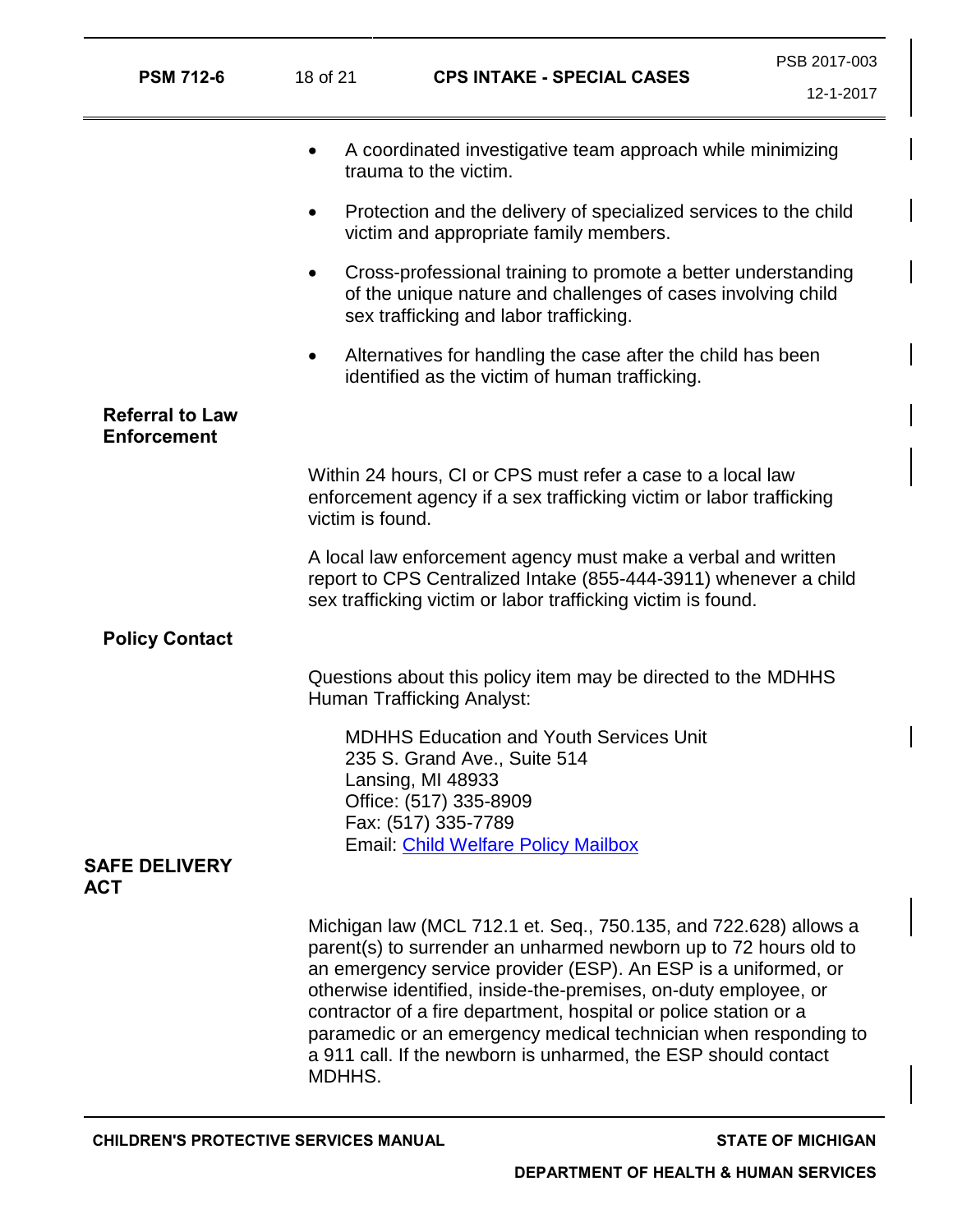In situations where CPS is contacted by an ESP and there is no evidence of child abuse/neglect, local offices and/or CI should direct the ESP to contact a public or private child-placing agency in that area directly responsible for placing a child in these situations.

The Safe Delivery website has a listing of private adoption agencies that will provide placement for an abandoned newborn. If the newborn meets the criteria of the law (no evidence of child abuse/neglect, less than 72 hours old, and voluntarily surrendered by a parent), CPS must reject the complaint for investigation.

See [NAA 255, Termination of Parental Rights,](https://dhhs.michigan.gov/OLMWEB/EX/NA/Public/NAA/255.pdf#pagemode=bookmarks) Voluntary Proceedings for Termination of Parental Rights section for American Indian children.

# **SCHOOL ATTENDANCE AND HOME SCHOOLING**

A complaint in which the **only** allegation involves a child failing to attend school and/or alternate educational programming is not sufficient basis for suspecting child neglect, and is inappropriate for investigation by CPS staff. If the complaint is initiated by non-school personnel, the person should be referred to the school district's attendance officer. If the complaint is initiated by school personnel, they are to be informed that this issue falls under the provisions of the Compulsory School Attendance section of the School Code of 1976 (MCL 380.1561-380.1599), not the Child Protection Law.

A complaint of alleged child abuse or neglect that **also** includes an allegation of a child's non-attendance in education programming is appropriate for investigation by CPS. The complaint should also be referred to the school district's attendance officer. The investigation and any subsequent service plan must be coordinated with the school district's attendance officer or other appropriate school staff, as in any other matter in which more than one department/agency has responsibility.

# **SEXUALLY TRANSMITTED DISEASE**

If a complaint alleges that a child less than 12 years of age has been diagnosed with a sexually transmitted disease and it is unknown if the alleged perpetrator is a person responsible for the child's health or welfare, a preliminary investigation must be completed to determine if the alleged perpetrator is a person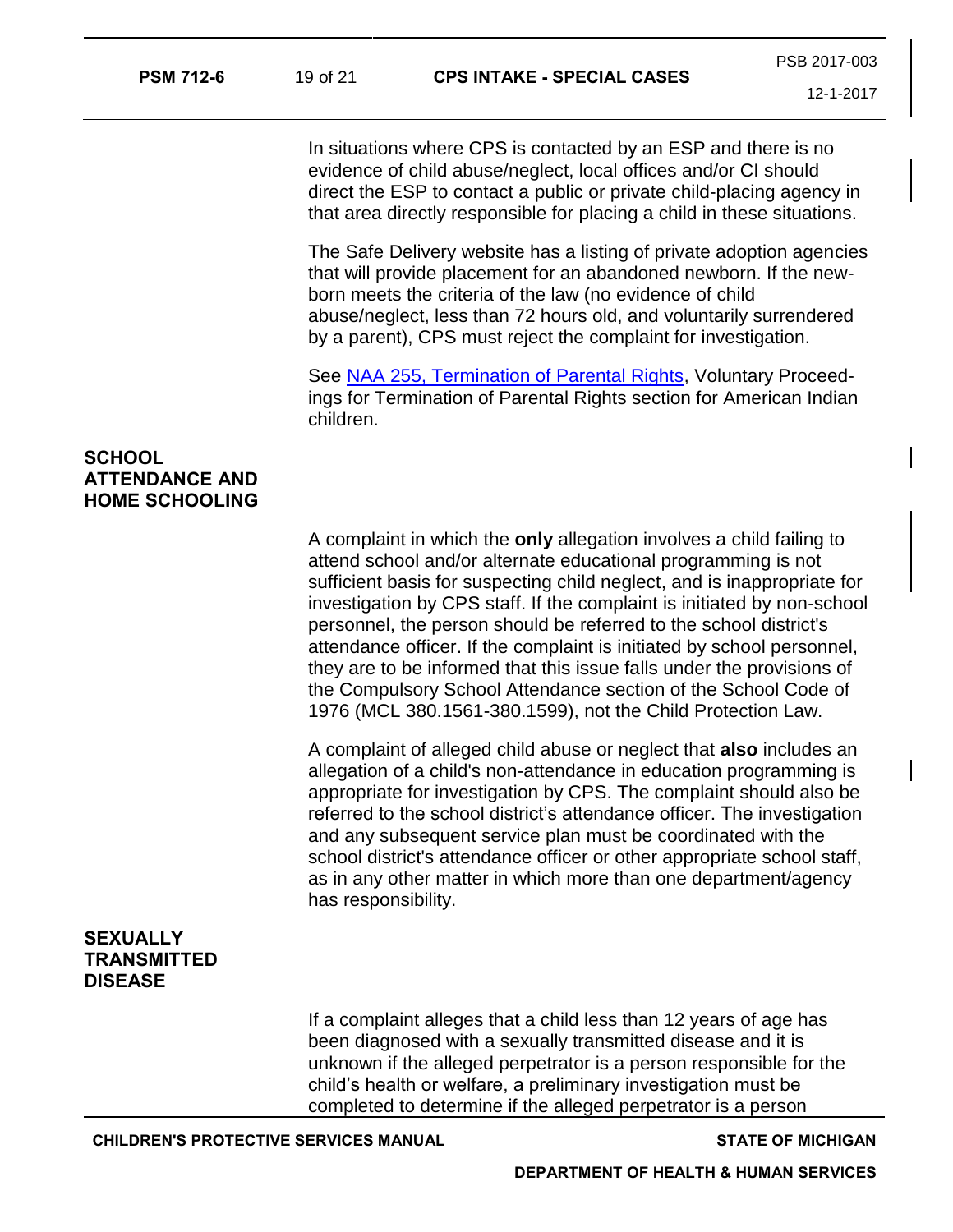responsible. If the alleged perpetrator is a person responsible, the complaint must be assigned for investigation.

# **SIBLING-ON-SIBLING OR CHILD-ON-CHILD VIOLENCE**

CPS must conduct a minimum of a preliminary investigation and evaluate complaints of sibling or child-on-child violence (physical abuse, sexual abuse among siblings or children in the home under the age of 18, etc.) to determine if the parent or other person responsible for the child's health or welfare was neglectful.

If the preliminary investigation determines that the complaint is based **solely** on violence among siblings or children in the home under the age 18 and includes no issue of parental neglect regarding the sibling- on-sibling or child-on-child violence (or other CA/N allegations), reject the complaint and refer it to law enforcement. The referral to law enforcement must be made within 24 hours of CPS receiving the complaint.

See [PSM 713-08, Special Investigative Situations,](https://dhhs.michigan.gov/OLMWEB/EX/PS/Public/PSM/713-08.pdf#pagemode=bookmarks) Sibling-on-Sibling Or Child-on-Child Violence section for more information on investigating these complaints. The only way a child may be investigated as an alleged perpetrator of child abuse and/or neglect or be entered on central registry as a perpetrator is if that child is the minor parent of the alleged/identified victim.

#### **SUBSTANCE USE BY CARETAKER**

See [PSM 716-7, Substance Use Disorder Cases](https://dhhs.michigan.gov/OLMWEB/EX/PS/Public/PSM/716-7.pdf#pagemode=bookmarks) for information on substance and alcohol exposed infants.

### **TEENAGERS**

Parents and legal guardians are responsible for the health and welfare of their children up until their 18th birthday. CPS is required to protect all children under the age of 18.

Upon receipt of a complaint involving teenagers, evaluate the complaint in the same manner as any other complaint to determine if the allegations meet child abuse and neglect (CA/N) definitions. If the child is under 18, the CA/N definitions are met and the alleged